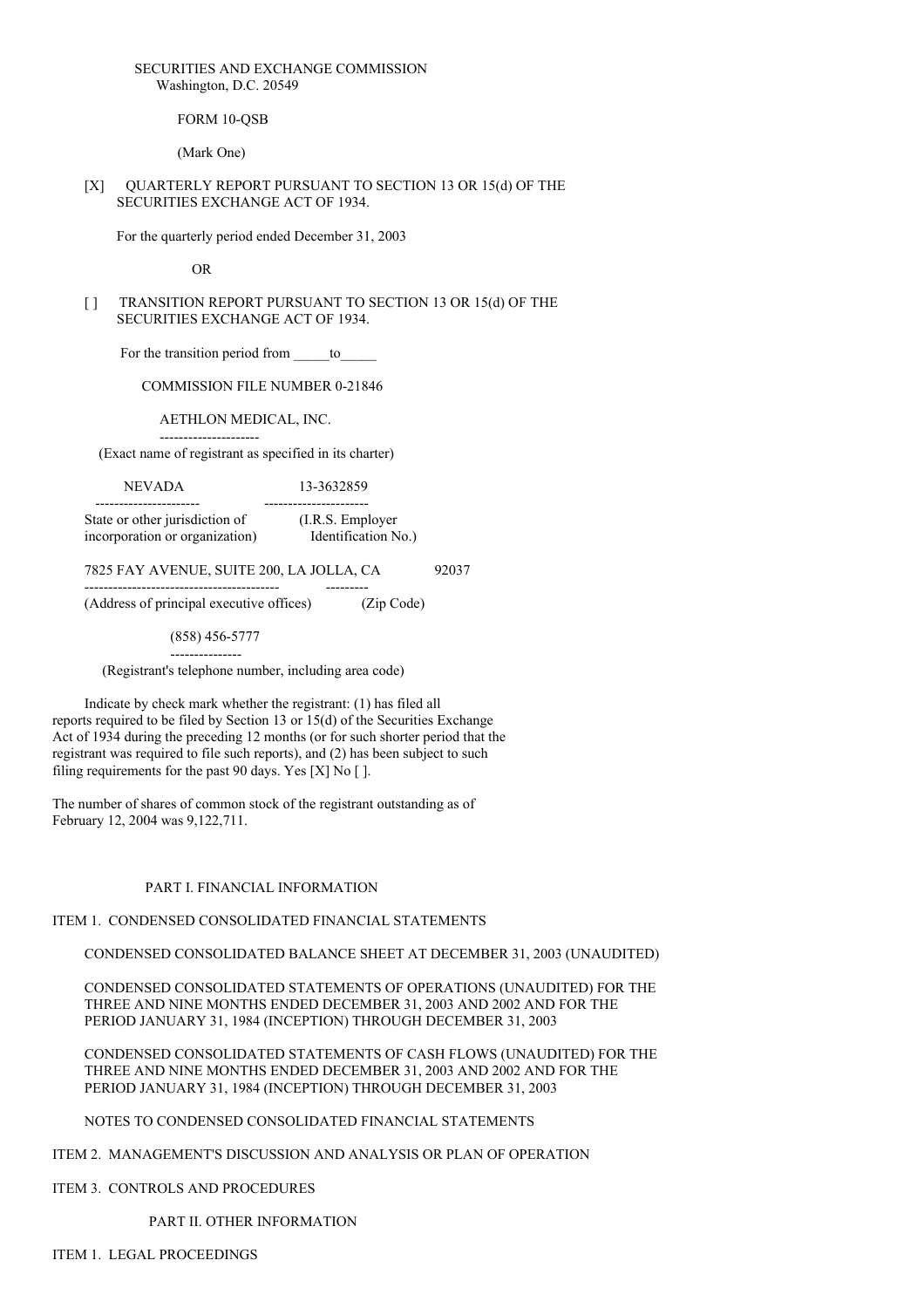### ITEM 2. CHANGES IN SECURITIES

### ITEM 3. DEFAULTS UPON SENIOR SECURITIES

### ITEM 4. SUBMISSION OF MATTERS TO A VOTE OF SECURITY HOLDERS

### ITEM 5. OTHER INFORMATION

### ITEM 6. EXHIBITS AND REPORTS ON FORM 8-K

2

PART I. FINANCIAL INFORMATION

All references to "us", "we", "Aethlon", "Aethlon Medical", or "the Company" refer to Aethlon Medical, Inc., its predecessors and its subsidiaries.

### ITEM 1. CONDENSED CONSOLIDATED FINANCIAL STATEMENTS

AETHLON MEDICAL, INC. AND SUBSIDIARIES (A Development Stage Company) CONDENSED CONSOLIDATED BALANCE SHEET

|                                                                                                                                                   | December 31,<br>2003<br>(Unaudited)                         |  |  |  |
|---------------------------------------------------------------------------------------------------------------------------------------------------|-------------------------------------------------------------|--|--|--|
| <b>ASSETS</b>                                                                                                                                     |                                                             |  |  |  |
| Current assets<br>Cash<br>Prepaid expenses                                                                                                        | \$5,560<br>6,401                                            |  |  |  |
|                                                                                                                                                   | 11,961                                                      |  |  |  |
| Property and equipment, net<br>Patents and patents pending, net<br>Other assets                                                                   | 19,028<br>243,163<br>8,905                                  |  |  |  |
|                                                                                                                                                   | \$<br>283,057                                               |  |  |  |
| LIABILITIES AND STOCKHOLDERS' DEFICIT                                                                                                             |                                                             |  |  |  |
| <b>Current Liabilities</b><br>Accounts payable and accrued<br>liabilities<br>Due to related parties<br>Notes payable<br>Convertible notes payable | \$1,707,415<br>1,594,234<br>392,500<br>560,000<br>4,254,149 |  |  |  |
|                                                                                                                                                   |                                                             |  |  |  |
| Commitments and Contingencies                                                                                                                     |                                                             |  |  |  |
| Stockholders' Deficit<br>Common stock, par value \$0.001 per<br>share; 25,000,000 shares authorized;<br>8,826,627 shares issued                   |                                                             |  |  |  |
| and outstanding                                                                                                                                   | 8,827                                                       |  |  |  |
| Additional paid-in capital<br>Deficit accumulated during                                                                                          | 12,680,007                                                  |  |  |  |
| development stage                                                                                                                                 | (16,659,926)                                                |  |  |  |
|                                                                                                                                                   | (3,971,092)                                                 |  |  |  |
|                                                                                                                                                   |                                                             |  |  |  |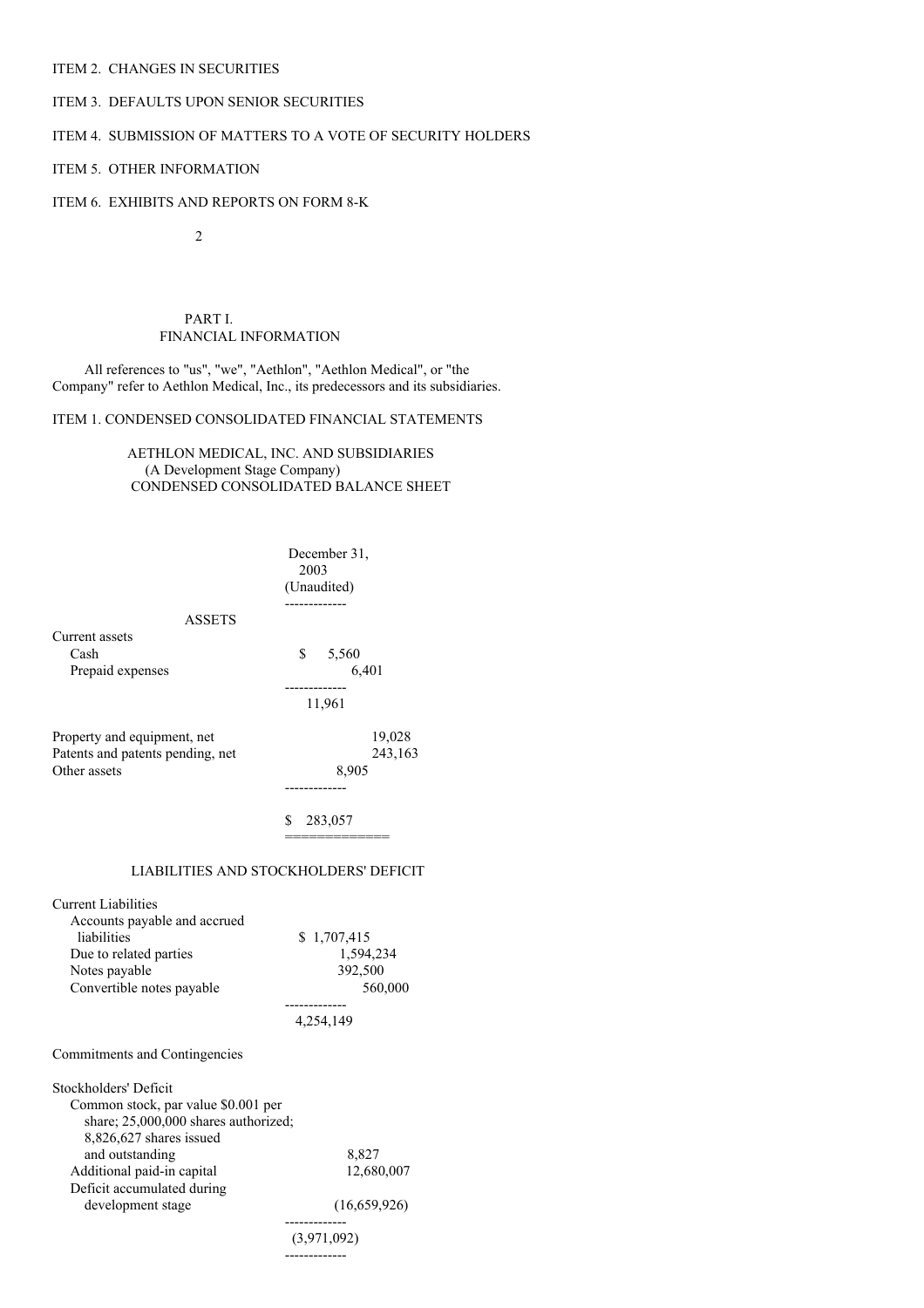\$ 283,057

=============

The accompanying notes are an integral part of these condensed consolidated financial statements.

3

### <TABLE>

### AETHLON MEDICAL, INC. AND SUBSIDIARIES (A Development Stage Company) CONDENSED CONSOLIDATED STATEMENTS OF OPERATIONS For the Three and Nine Months Ended December 31, 2003 and 2002 and For the Period January 31, 1984 (Inception) Through December 31, 2003 (Unaudited)

| <caption></caption> |
|---------------------|
|---------------------|

|                                              | January 31, 1984                                                                                       |
|----------------------------------------------|--------------------------------------------------------------------------------------------------------|
|                                              | Three Months Three Months Nine Months Nine Months<br>(Inception)                                       |
|                                              | Ended<br>Ended<br>Ended<br>Ended<br>through                                                            |
|                                              | December 31, December 31, December 31, December 31, December 31,                                       |
|                                              | 2003<br>2003<br>2002<br>2002<br>2003                                                                   |
|                                              | -------------                                                                                          |
| < S >                                        | $\langle C \rangle$ $\langle C \rangle$ $\langle C \rangle$ $\langle C \rangle$<br>$\langle C \rangle$ |
| <b>REVENUES</b>                              |                                                                                                        |
| Grant income                                 | \$<br>$--$ \$<br>$-$ \$ $-$ \$<br>$-$ \$ 1,424,012                                                     |
| Subcontract income                           | 73,746                                                                                                 |
| Sale of research                             |                                                                                                        |
| and development                              | 35,810                                                                                                 |
|                                              | $-1,533,568$                                                                                           |
|                                              |                                                                                                        |
| <b>EXPENSES</b>                              |                                                                                                        |
| Personnel                                    | 101,212 103,635 311,344 401,018 5,464,368                                                              |
| Professional fees                            |                                                                                                        |
| Impairment                                   | 5,386 165,654 141,551 500,823 3,568,390                                                                |
| Other expenses                               | 82,082 86,181 237,610 247,452 3,481,775                                                                |
|                                              |                                                                                                        |
|                                              | 188,680 355,470 690,505 1,149,293 13,746,064                                                           |
|                                              |                                                                                                        |
| <b>OPERATING LOSS</b>                        | $(188,680)$ $(355,470)$ $(690,505)$ $(1,149,293)$ $(12,212,496)$                                       |
|                                              |                                                                                                        |
| OTHER EXPENSE (INCOME)<br>Interest and other |                                                                                                        |
| debt expenses                                | 139,409 50,849 342,906 304,493 4,327,238                                                               |
| Interest income                              | <b>Contract Contract</b><br>$(42)$ -- $(42)$ $(17,415)$                                                |
| Other                                        | $\frac{1}{2} \frac{1}{2} \left( \frac{1}{2} \right)$<br>$-$ (1,616) 137,607                            |
|                                              |                                                                                                        |
|                                              | 139,409 50,807 342,906 302,835 4,447,430                                                               |
|                                              |                                                                                                        |
|                                              |                                                                                                        |
| <b>NET LOSS</b>                              | $(328,089)$ $(406,277)$ $(1,033,411)$ $(1,452,128)$ $(16,659,926)$                                     |
|                                              |                                                                                                        |
|                                              |                                                                                                        |
| <b>BASIC AND DILUTED LOSS PER</b>            |                                                                                                        |
| <b>COMMON SHARE</b>                          | $\mathcal{S}$<br>$(0.04)$ (\$ 0.07) (\$ 0.13) (\$ 0.27)                                                |
|                                              | ===================================                                                                    |
| WEIGHTED AVERAGE NUMBER OF                   |                                                                                                        |
| <b>COMMON SHARES OUTSTANDING</b>             | 8,211,717 5,586,904 7,762,130 5,433,046                                                                |

The accompanying notes are an integral part of these condensed consolidated financial statements.

 $<$ /TABLE>

<TABLE>

AETHLON MEDICAL, INC. AND SUBSIDIARIES (A Development Stage Company)

4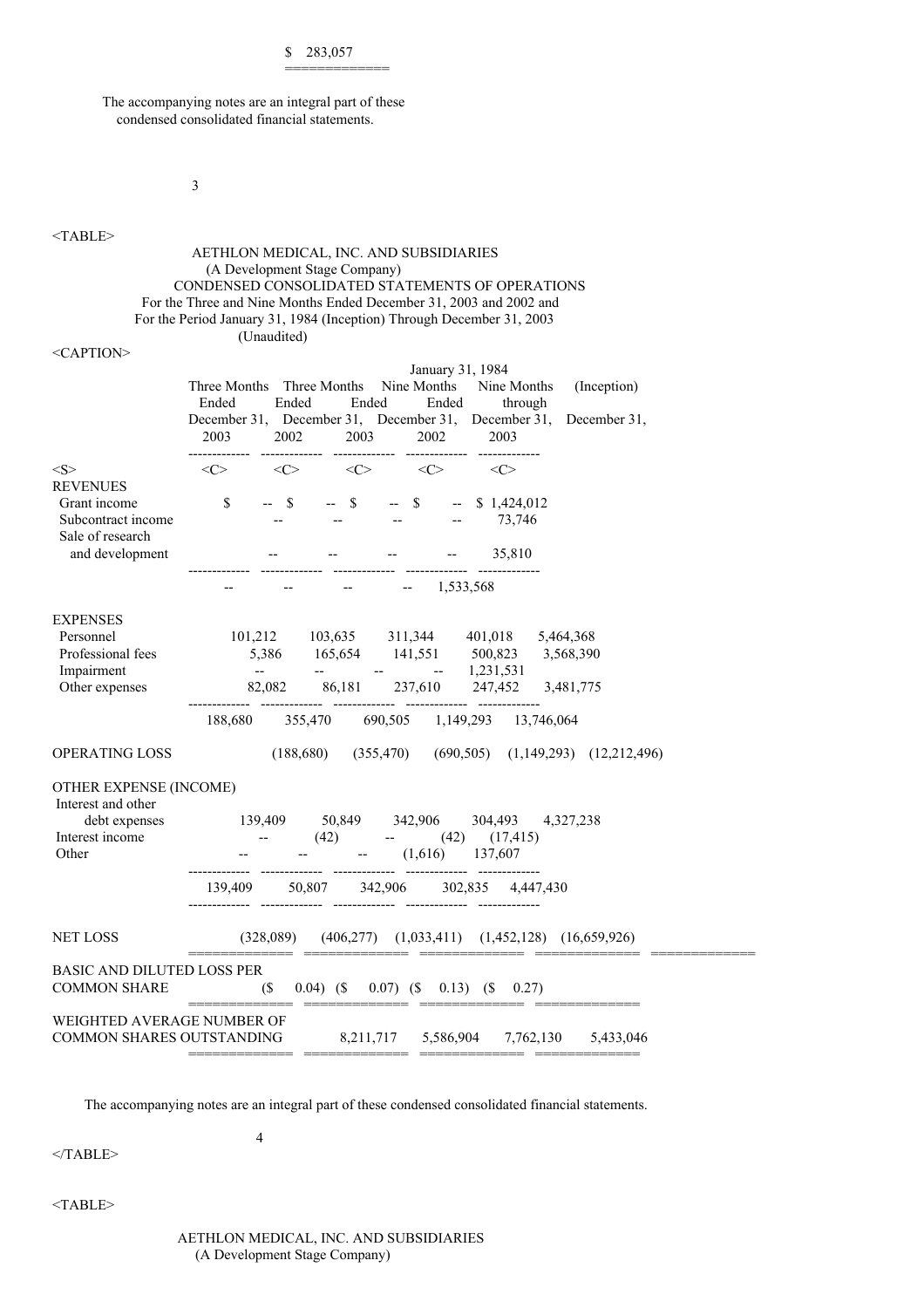CONDENSED CONSOLIDATED STATEMENTS OF CASH FLOWS For the Nine Months Ended December 31, 2003 and 2002 and

For the Period January 31, 1984 (Inception) Through December 31, 2003

(Unaudited)

 $\angle C$  A DTION

| Ended                                                   | Ended                                                       | January 31, 1984 | Nine Months Nine Months (Inception)<br>Through |                                       |
|---------------------------------------------------------|-------------------------------------------------------------|------------------|------------------------------------------------|---------------------------------------|
|                                                         | $2003 \qquad \quad 2002 \qquad \quad 2003$                  | --------------   | December 31, December 31, December 31,         |                                       |
| <s></s>                                                 | $\langle C \rangle$ $\langle C \rangle$ $\langle C \rangle$ |                  |                                                |                                       |
| CASH FLOWS FROM OPERATING ACTIVITIES                    |                                                             |                  |                                                |                                       |
| Net loss                                                |                                                             |                  | $(1,033,411)$ $(1,452,128)$ $(16,659,926)$     |                                       |
| Adjustments to reconcile net loss to net cash           |                                                             |                  |                                                |                                       |
| used in operating activities:                           |                                                             |                  |                                                |                                       |
| Depreciation and amortization                           |                                                             |                  | 118,865 118,897 901,780                        |                                       |
| Gain on sale of property and equipment                  |                                                             |                  |                                                | (13,065)                              |
| Fair market value of warrants issued in connection with |                                                             |                  |                                                |                                       |
| accounts payable and debt                               |                                                             |                  | $(24,714)$ 2,715,736                           |                                       |
| Fair market value of common stock, warrants and         |                                                             |                  |                                                |                                       |
| options issued for services                             |                                                             |                  | 2,500 159,000 2,132,934                        |                                       |
| Beneficial conversion feature of convertible            |                                                             |                  |                                                |                                       |
| notes payable                                           |                                                             |                  | 150,000 245,700 635,000                        |                                       |
| Impairment of patents pending                           |                                                             |                  | 334,304                                        |                                       |
| Impairment of goodwill                                  |                                                             |                  | $-897,227$                                     |                                       |
| Deferred compensation forgiven                          |                                                             |                  | 217,223                                        |                                       |
| Changes in operating assets and liabilities:            |                                                             |                  |                                                |                                       |
| Prepaid expenses                                        |                                                             |                  | 3,909 117,017 155,136                          |                                       |
| Other assets                                            |                                                             |                  | $(3,300)$ $(2,150)$ $(8,905)$                  |                                       |
| Accounts payable and accrued liabilities                |                                                             |                  |                                                | 176,213 179,442 1,810,486             |
| Due to related parties                                  |                                                             |                  | 179,235 296,175 1,594,234                      |                                       |
| Net cash used in operating activities                   |                                                             |                  |                                                | $(405,989)$ $(362,761)$ $(5,287,836)$ |
| CASH FLOWS FROM INVESTING ACTIVITIES                    |                                                             |                  |                                                |                                       |
| Acquisition of property and equipment                   |                                                             |                  |                                                | $(4,783)$ 1,197) $(214,167)$          |
| Acquisition of patents and patents pending              |                                                             |                  |                                                | $-$ (19,995) (352,833)                |
| Proceeds from sale of property and equipment            |                                                             |                  |                                                | $-17,065$                             |
| Cash of acquired company                                |                                                             |                  | 10,728                                         |                                       |
|                                                         |                                                             |                  |                                                |                                       |
| Net cash used in investing activities                   |                                                             |                  | $(4,783)$ $(21,192)$ $(539,207)$               |                                       |
|                                                         |                                                             |                  |                                                |                                       |

(continued)

5

The accompanying notes are an integral part of these condensed consolidated financial statements.

 $<$ /TABLE>

<TABLE>

AETHLON MEDICAL, INC. AND SUBSIDIARIES (A Development Stage Company) CONDENSED CONSOLIDATED STATEMENTS OF CASH FLOWS For the Nine Months Ended December 31, 2003 and 2002 and For the Period January 31, 1984 (Inception) Through December 31, 2003 (Unaudited)

<CAPTION>

January 31,1984 Nine Months Nine Months (Inception) Ended Ended Through December 31, December 31, December 31, 2003 2002 2003 ------------ ------------ ------------  $\langle S \rangle$   $\langle C \rangle$   $\langle C \rangle$   $\langle C \rangle$ 

CASH FLOWS FROM FINANCING ACTIVITIES Proceeds from issuance of notes payable \$ -- \$ 255,000 \$ 1,480,000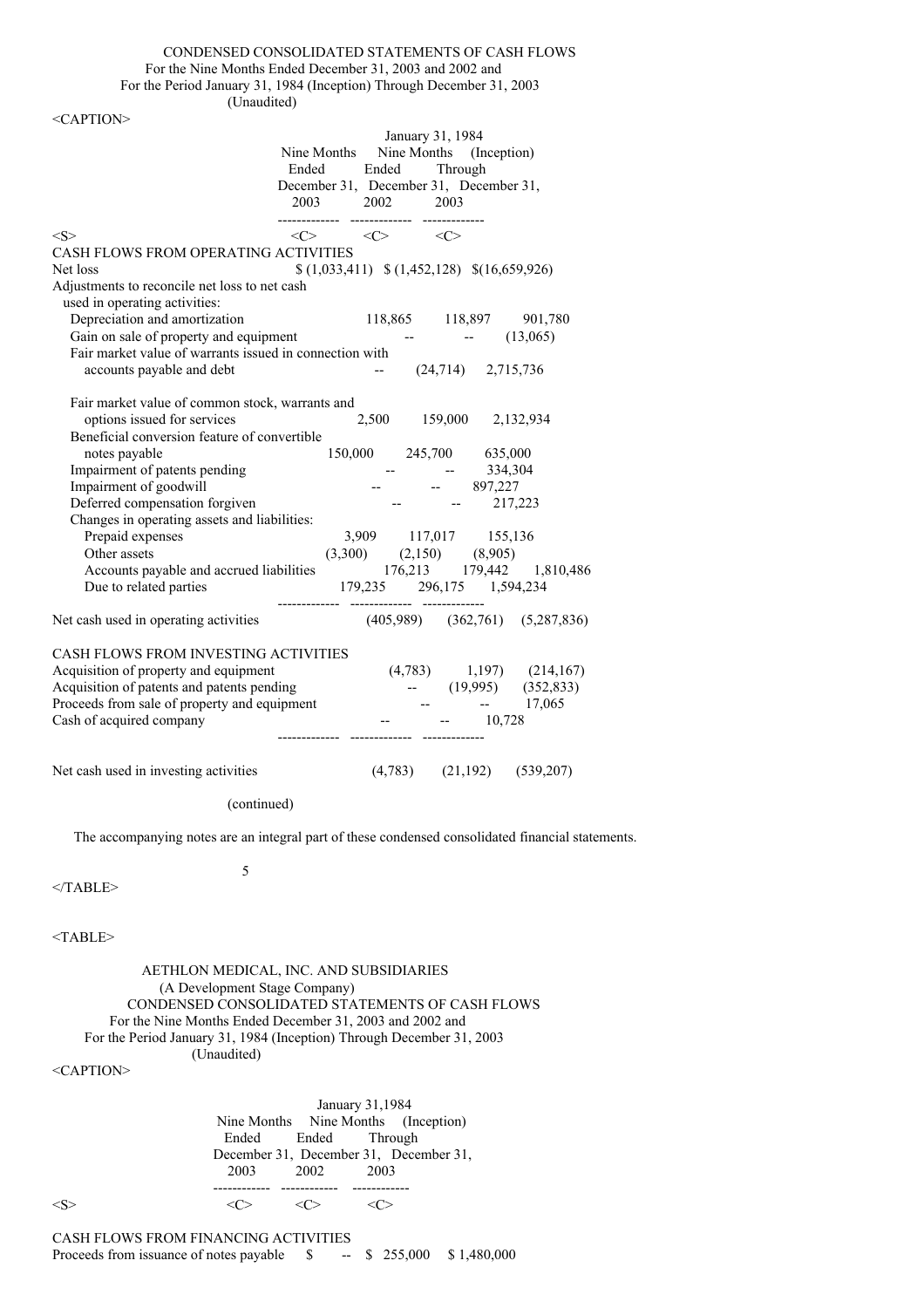| Principal payments on notes payable        |         |       | (160,000) |         |       | (25,000)   | (170,000) |           |
|--------------------------------------------|---------|-------|-----------|---------|-------|------------|-----------|-----------|
| Net proceeds from issuance of convertible  |         |       |           |         |       |            |           |           |
| notes payable                              | 150,000 |       |           |         |       | 948,000    |           |           |
| Net proceeds from issuance of common stock |         |       |           | 420,000 |       | 74,000     |           | 3.574.603 |
|                                            |         |       |           |         |       |            |           |           |
|                                            |         |       |           |         |       |            |           |           |
| Net cash provided by financing activities  |         |       | 410,000   |         |       | 304,000    | 5,832,603 |           |
|                                            |         |       |           |         |       |            |           |           |
|                                            |         |       |           |         |       |            |           |           |
| NET (DECREASE) INCREASE IN CASH            |         |       |           |         | (772) |            | (9, 442)  | 5,560     |
|                                            |         |       |           |         |       |            |           |           |
| CASH - beginning of period                 |         | 6,332 |           | 10,667  |       |            |           |           |
|                                            |         |       |           |         |       |            |           |           |
|                                            |         |       |           |         |       |            |           |           |
| CASH - end of period                       | S       | 5,560 | -S        | 1,225   |       | S<br>5.560 |           |           |
|                                            |         |       |           |         |       |            |           |           |

The accompanying notes are an integral part of these condensed consolidated financial statements.

 $<$ /TABLE>

6

### AETHLON MEDICAL, INC. AND SUBSIDIARIES (A Development Stage Company) NOTES TO CONDENSED CONSOLIDATED FINANCIAL STATEMENTS December 31, 2003

### NOTE 1. NATURE OF BUSINESS AND BASIS OF PRESENTATION

Aethlon Medical, Inc. (the "Company") is a development stage therapeutic device company focused on expanding the applications of its Hemopurifier (TM) platform technology, which is designed to rapidly reduce the presence of infectious viruses and other toxins from human blood. In this regard, Aethlon Medical's core focus is the development of therapeutic devices that treat HIV/AIDS, Hepatitis-C, and pathogens used in biological warfare and terrorism. In pre-clinical testing, the Company's HIV-Hemopurifier removed 55% of HIV from human blood in three hours and in excess of 85% in twelve hours. This same treatment cartridge was able to remove 90% of toxic proteins that deplete immune cells in one hour. In January of 2003, the Company completed early stage blood studies of its HCV-Hemopurifier, which documented the ability to remove 58 percent of the Hepatitis-C virus from infected blood in two hours. The Company is in the development stage on the Hemopurifier and significant research and testing are still needed to reach commercial viability. Any resulting medical device or process will require approval by the U.S. Food and Drug Administration ("FDA"), and the Company has not yet begun efforts to obtain FDA approval on its current lead product candidate, which may take several years. Since many of the Company's patents were issued in the 1980's, they are scheduled to expire in the near future. Thus, such patents may expire before FDA approval, if any, is obtained.

The Company is classified as a development stage enterprise under accounting principles generally accepted in the United States ("GAAP"), and has not generated revenues from its principal operations.

The Company's common stock is quoted on the Over-the-Counter Bulletin Board of the National Association of Securities Dealers under the symbol "AEMD".

The accompanying unaudited condensed consolidated financial statements of Aethlon Medical, Inc. (the "Company") have been prepared in accordance with GAAP for interim financial information and with the instructions to Form 10-QSB. Accordingly, they do not include all of the information and footnotes required by GAAP for complete financial statements. In the opinion of management, all adjustments (consisting of normal recurring accruals) considered necessary for a fair presentation have been included. Operating results for the three and nine-month periods ended December 31, 2003 are not necessarily indicative of the results that may be expected for the year ending March 31, 2004. For further information, refer to the Company's Annual Report on Form 10-KSB for the year ended March 31, 2003, which includes audited financial statements and footnotes as of and for the years ended March 31, 2003 and 2002.

### NOTE 2. SUMMARY OF SIGNIFICANT ACCOUNTING POLICIES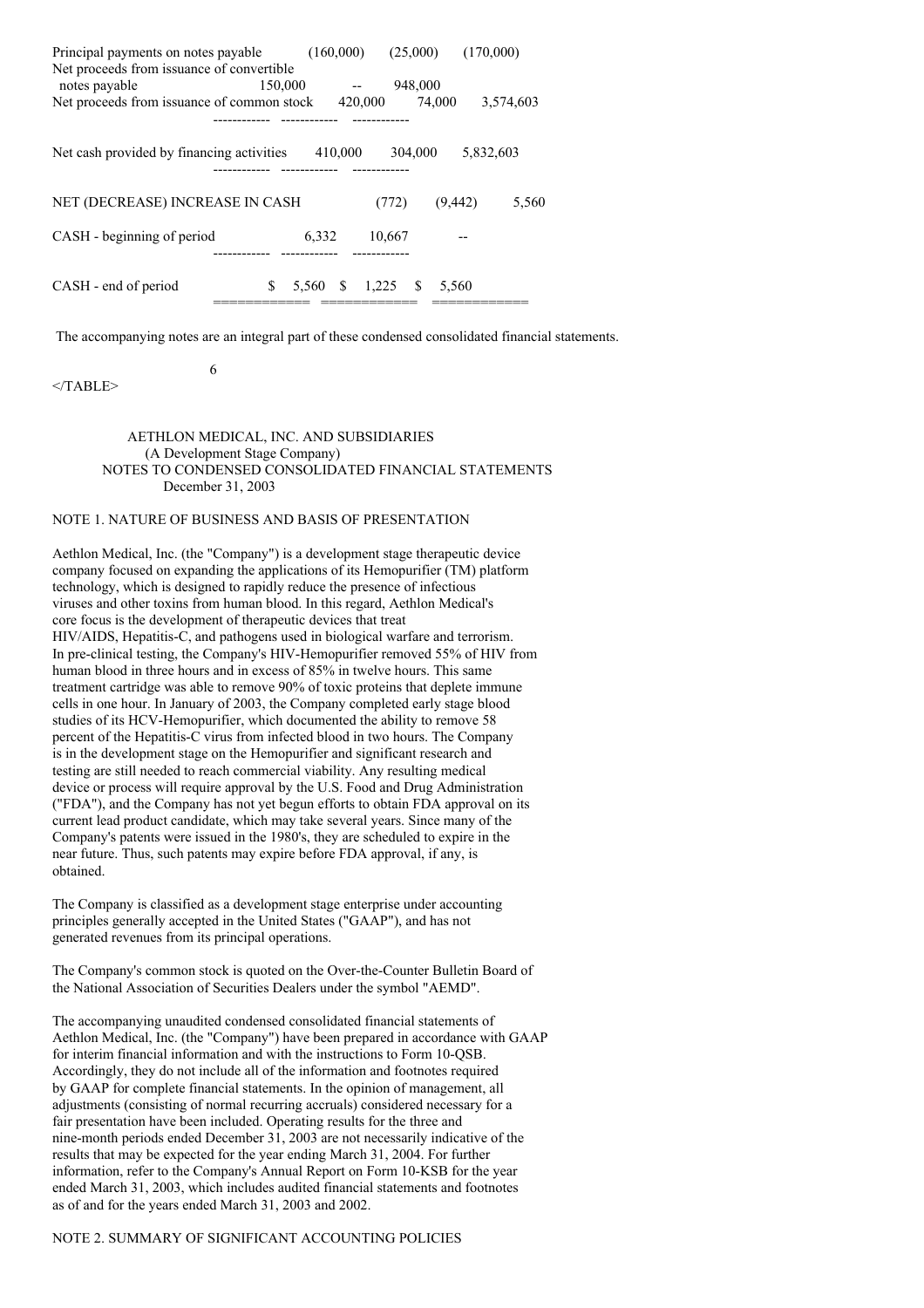The summary of significant accounting policies of the Company presented below is designed to assist the reader in understanding the Company's consolidated financial statements. Such financial statements and related notes are the representations of Company management, who is responsible for their integrity and objectivity. These accounting policies conform to GAAP in all material respects, and have been consistently applied in preparing the accompanying condensed consolidated financial statements.

#### PRINCIPLES OF CONSOLIDATION

- ---------------------------

The accompanying condensed consolidated financial statements include the accounts of Aethlon Medical, Inc. and its legal wholly-owned subsidiaries Aethlon, Inc., Hemex, Inc. and Cell Activation, Inc. ("Cell") (collectively hereinafter referred to as the "Company"). All significant intercompany balances and transactions have been eliminated in consolidation.

7

AETHLON MEDICAL, INC. AND SUBSIDIARIES (A Development Stage Company) NOTES TO CONDENSED CONSOLIDATED FINANCIAL STATEMENTS December 31, 2003

### STOCK BASED COMPENSATION

- ------------------------

At December 31, 2003, the Company has two stock-based employee compensation plans. The Company accounts for those plans under the recognition and measurement principles of Accounting Principles Board Opinion No. 25, "Accounting for Stock Issued to Employees" ("APB 25"), and related Interpretations.

No stock-based employee compensation cost is reflected in net loss, as all options granted under those plans had an exercise price equal to the market value of the underlying common stock on the date of grant. The following table illustrates the effect on net income and earnings per share if the Company had applied the fair value recognition provisions of Statement of Financial Accounting Standards No. 123, "Accounting for Stock-Based Compensation," as amended to stock-based employee compensation.

|                                                                                                                          | 2003<br>2002                |
|--------------------------------------------------------------------------------------------------------------------------|-----------------------------|
| Net loss:<br>As reported<br>Deduct: Total stock-based employee compensation<br>expense determined under fair value based | \$(1,033,411) \$(1,452,128) |
| method for all awards                                                                                                    | (9,000)                     |
| Pro forma                                                                                                                | \$(1,033,411) \$(1,461,128) |
| Basic and diluted net loss per share:<br>As reported                                                                     | \$<br>$(0.13)$ \$ $(0.27)$  |
| Pro forma                                                                                                                | S<br>$(0.13)$ \$ $(0.27)$   |

#### LOSS PER COMMON SHARE

- ---------------------

Loss per common share is based on the weighted average number of shares of common stock and common stock equivalents outstanding during the year in accordance with Statement of Financial Accounting Standards No. 128, "Earnings per Share."

Securities that could potentially dilute basic loss per share (prior to their conversion, exercise or redemption) were not included in the diluted-loss-per-share computation because their effect is anti-dilutive. The total potential common shares that have not been included in such computation are approximately 1,260,000 (using the treasury stock method) at December 31,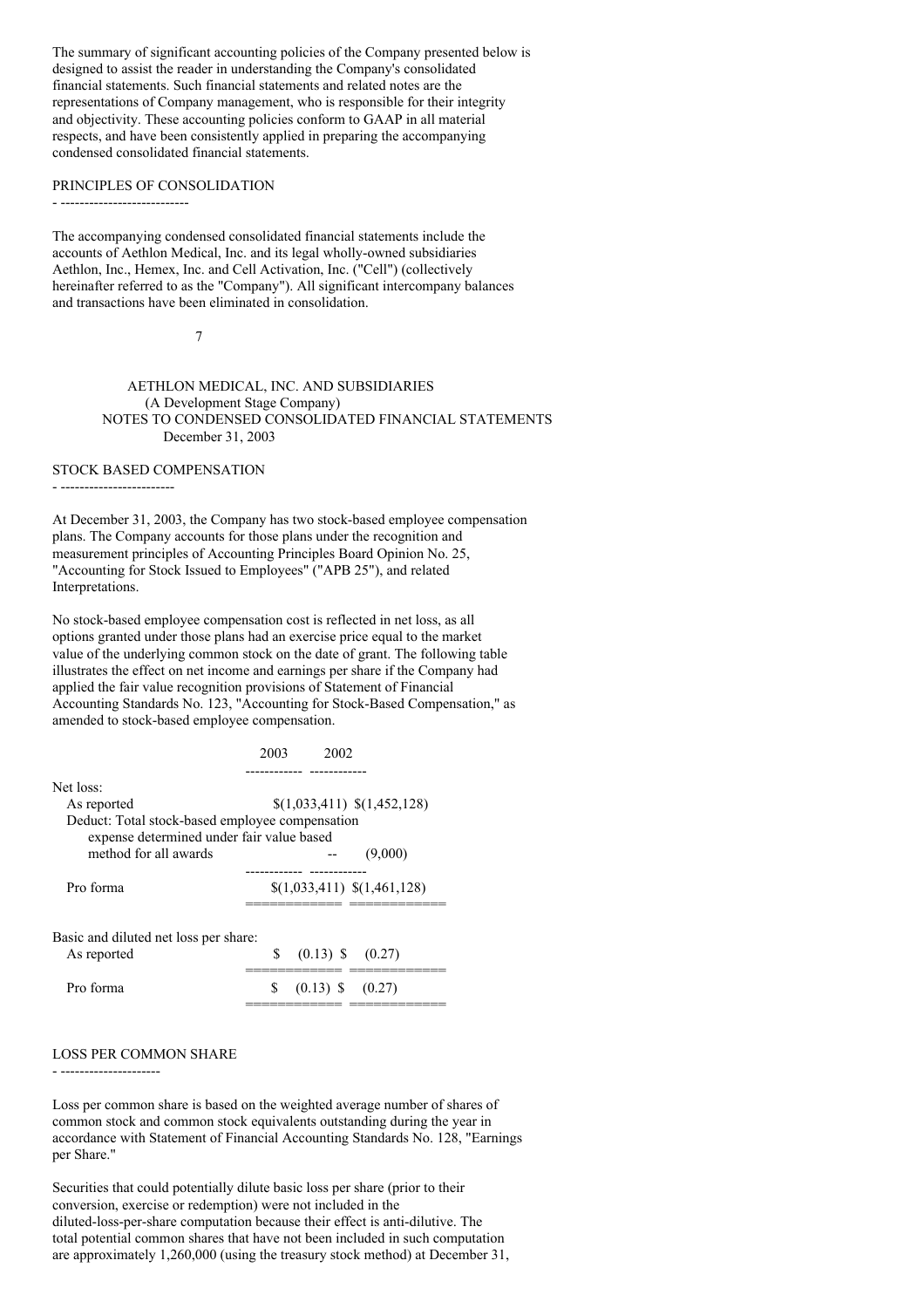#### 2003.

#### RECENT ACCOUNTING PRONOUNCEMENTS

- ---------------------------------In May 2003, the FASB issued SFAS No. 150, "Accounting for Certain Financial Instruments with Characteristics of both Liabilities and Equity." SFAS No. 150 establishes standards for how an issuer classifies and measures certain financial instruments with characteristics of both liabilities and equity and is effective (except for certain mandatorily redeemable noncontrolling interests) for financial instruments entered into or modified after May 31, 2003. Otherwise, this pronouncement is effective for public companies at the beginning of the first interim period beginning after June 15, 2003. The Company adopted SFAS No. 150 on the aforementioned effective dates. The adoption of this pronouncement did not have a material impact on the Company's results of operations or financial condition.

Other recent accounting pronouncements issued by the FASB (including its Emerging Issues Task Force), the American Institute of Certified Public Accountants, and the Securities and Exchange Commission did not or are not believed by management to have a material impact on the Company's present or future consolidated financial statements.

#### 8

AETHLON MEDICAL, INC. AND SUBSIDIARIES (A Development Stage Company) NOTES TO CONDENSED CONSOLIDATED FINANCIAL STATEMENTS December 31, 2003

### RECLASSIFICATIONS

- -----------------

Certain reclassifications have been made to the December 31, 2002 financial statement presentation to correspond to the December 31, 2003 format.

NOTE 3. CONVERTIBLE PROMISSORY NOTES

### CONVERTIBLE PROMISSORY NOTES

- -----------------------------

At December 31, 2003, the Company had outstanding convertible notes totaling \$560,000.

In April 2003, the Company issued a convertible note in the amount of \$150,000, bearing interest at 9% per annum, with principal and interest due in June 2003, which is in default. The convertible note may be converted to common stock of the Company at the conversion price of \$0.25 per share at any time at the option of the noteholder. The Company has recorded a beneficial conversion feature ("BCF") of \$150,000 in connection with the issuance of the note and amortized such amount to interest expense during the nine month period ended December 31, 2003.

In December 2003, a noteholder converted \$100,000 of convertible notes and accrued interest in the amount of \$15,416 for 461,667 shares of common stock and 461,667 one-year warrants to purchase common stock at \$0.25 per share.

In January 2004, two noteholders converted \$35,000 of convertible notes and accrued interest in the amount of approximately \$4,521 for 158,084 shares of common stock and 158,084 one-year warrants to purchase common stock at \$0.25 per share.

In February 2004, a noteholder converted \$25,000 of 15% promissory notes for 100,000 shares of common stock and 100,000 one-year warrants to purchase common stock at \$0.25 per share.

As of the date of this report, various promissory and convertible notes payable in the aggregate principal amount of \$892,500 have reached maturity and are past due. The Company is currently seeking other financing arrangements to retire all past due notes.

NOTE 4. GOING CONCERN AND LIQUIDITY CONSIDERATIONS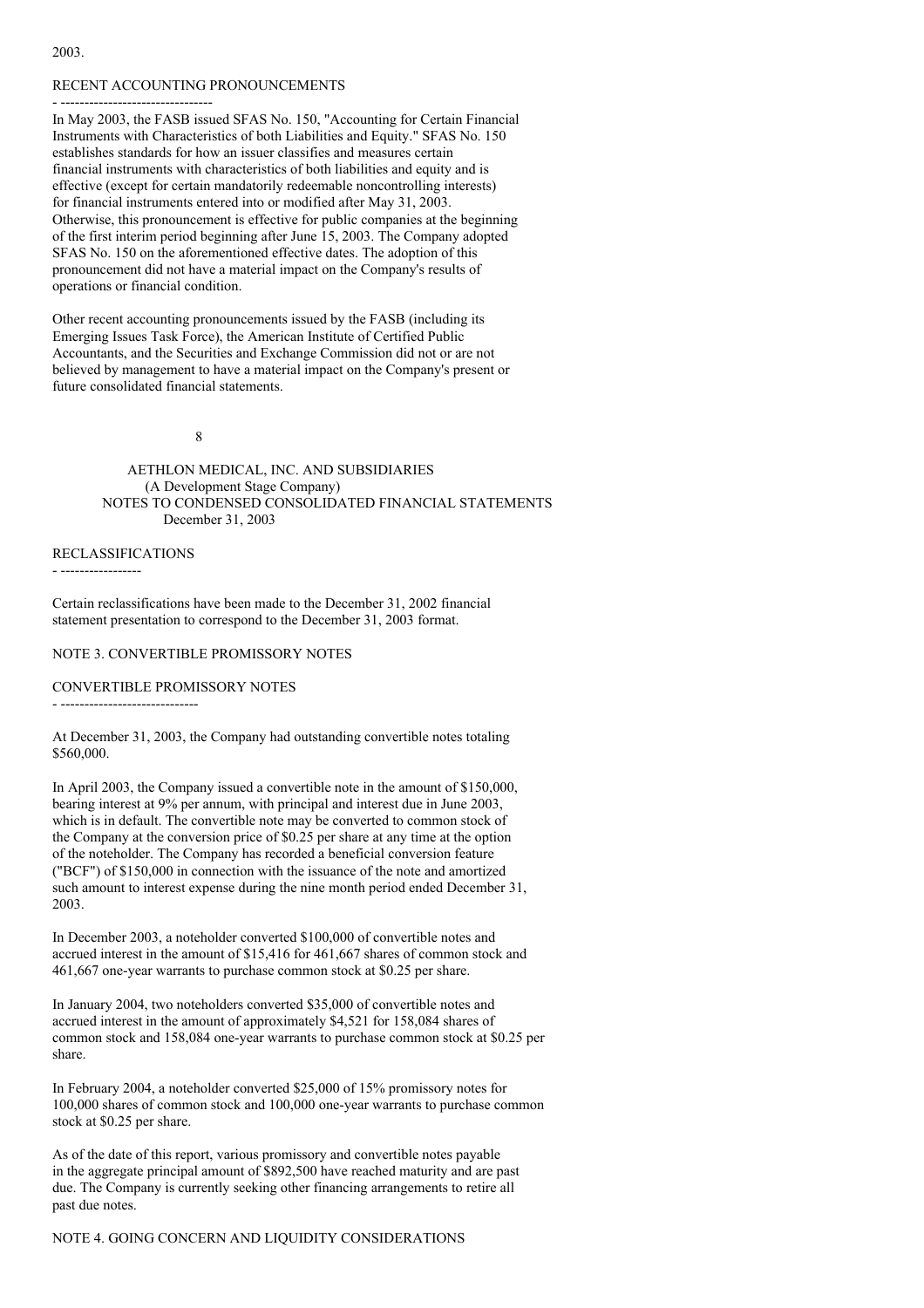The accompanying condensed consolidated financial statements have been prepared on a going concern basis, which contemplates the realization of assets and the satisfaction of liabilities in the ordinary course of business. The Company has experienced a loss of approximately \$16.7 million for the period from January 31, 1984 (Inception) through December 31, 2003. The Company has not generated significant revenue or any profit from operations since inception. A substantial amount of additional capital will be necessary to advance the development of the Company's products to the point at which they may become commercially viable. Such factors indicate that the Company may be unable to continue as a going concern for a reasonable period of time. Management is in discussions with potential investors to pursue additional capital infusions into the Company, which management believes are necessary at least until such time that the Company generates sufficient revenues and achieves profitability and positive cash flow.

The condensed consolidated financial statements do not include any adjustments relating to the recoverability of assets that might be necessary should the Company be unable to continue as a going concern. The Company's continuation as a going concern is dependent upon its ability to obtain additional financing as may be required, and generate sufficient revenue and operating cash flow to meet its obligations on a timely basis.

9

AETHLON MEDICAL, INC. AND SUBSIDIARIES (A Development Stage Company) NOTES TO CONDENSED CONSOLIDATED FINANCIAL STATEMENTS December 31, 2003

### NOTE 5. COMMITMENTS AND CONTINGENCIES

### REGISTRATION RIGHTS AGREEMENTS

- ------------------------------

The Company is obligated under various agreements to register its common stock, including the common stock underlying certain warrants and options. The Company is subject to penalties for failure to register such securities, the amount of which could be material to the Company's financial position, results of operations and cash flows. The Company filed a registration statement on Form SB-2 with the Securities and Exchange Commission in December 2000 to register the necessary securities. However, such registration statement was never declared effective. Management is currently unaware of any potential claims related to the lack of registration and plans to file a revised registration statement as funds to cover registration expenses become available. The Company may incur additional charges in exchange for further waivers through the date of an effective registration statement.

#### DELINQUENT SEC FILING

- ---------------------

The Company's March 31, 2002 Form 10-KSB did not contain certain disclosure items in its Executive Compensation, Security Ownership of Certain Beneficial Owners and Management and Certain Relationships and Related Transactions. Such sections were intended to be incorporated by reference in the Company's proxy statement, which was not filed. The failure to file the proxy statement with the disclosures required in Form 10-KSB constitutes non-compliance with the periodic reporting requirements of the Securities and Exchange Act of 1934 (the "Exchange Act") and, among other things, could result in de-listing of the Company's common stock from the Over-the-Counter Bulletin Board ("OTCBB").

In addition, any owners of the Company's restricted securities who are otherwise eligible to sell such securities under Rule 144 may be temporarily unable to do so until such filing delinquency is cured. The Company intends to file an amendment to its Annual Report on Form 10-KSB for the year ended March 31, 2002 to cure such delinquency.

### NOTE 6. STOCK TRANSACTIONS

In October 2003, the Company issued 80,000 shares of restricted common stock at \$0.25 per share for cash totaling \$20,000 in connection with the exercise of warrants.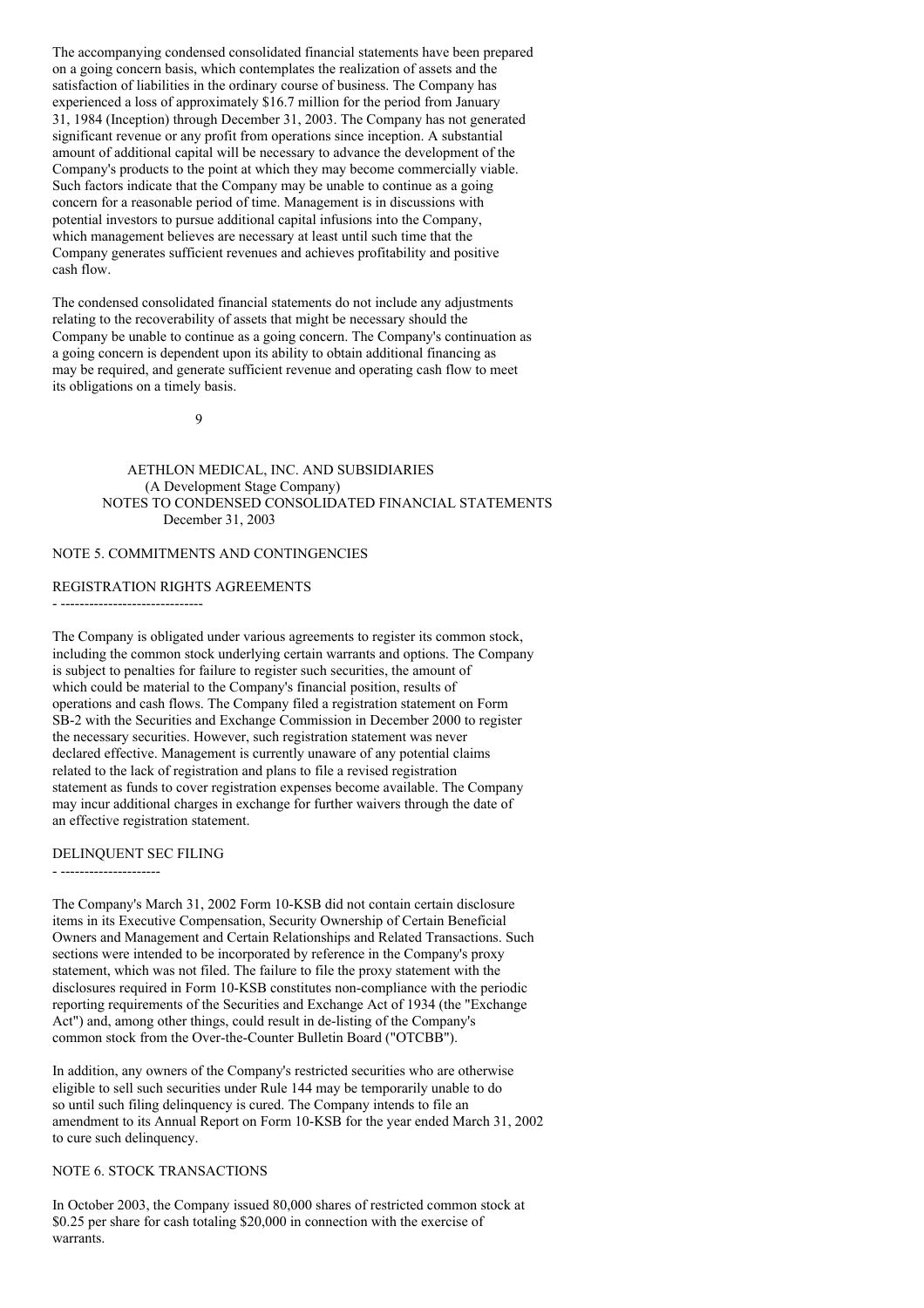In November 2003, the Company issued 100,000 shares of restricted common stock at \$0.25 per share for cash totaling \$25,000 in connection with the exercise of warrants.

In November 2003, the Company issued 100,000 shares of restricted common stock at \$0.25 per share for cash totaling \$25,000. In connection with the issuance of such shares, the Company granted the stockholder 100,000 one-year warrants to purchase common stock of the Company at \$0.25 per share.

In December 2003, the Company cancelled 50,000 shares of restricted common stock in conjunction with the mutual cancellation of fund-raising activities that were not rendered. The stock was valued at \$20,000 based on the market price at issuance and common stock has been reduced by such amount in the accompanying financial statements.

In December 2003, the Company issued 20,000 shares of restricted common stock at \$0.25 per share for cash totaling \$5,000. In connection with the issuance of such shares, the Company granted the stockholders 20,000 one-year warrants to purchase common stock of the Company at \$0.25 per share.

In December 2003, the Company issued 120,000 shares of restricted common stock at \$0.25 per share for cash totaling \$30,000 in connection with the exercise of warrants.

In December 2003, the Company issued 461,667 shares of restricted common stock at \$0.25 per share in connection with the conversion of \$100,000 10% convertible notes plus accrued interest of \$15,417. In connection with the issuance of such shares, the Company granted the noteholder 461,667 one-year warrants to purchase common stock of the Company at \$0.25 per share.

### 10

AETHLON MEDICAL, INC. AND SUBSIDIARIES (A Development Stage Company) NOTES TO CONDENSED CONSOLIDATED FINANCIAL STATEMENTS December 31, 2003

### NOTE 7. SUBSEQUENT EVENTS

On January 20, 2004 the Company entered into a Subscription Agreement (Agreement) with Lion Share Group, Inc. (Lion Share), a Bahamas corporation, under which the Company will issue and sell, and Lion Share will purchase, up to 5,000,000 shares of the Company's common stock, in installment closings, in certain amounts, per share purchase prices, purchase price amounts, and on certain dates, as set forth in the Agreement.

On January 16, 2004, a judgement lien in the amount of \$55,000 was filed against the Company for repayment of a past due note. The Company is in active negotiations with the noteholder to settle the claim.

11

## ITEM 2. MANAGEMENT'S DISCUSSION AND ANALYSIS OR PLAN OF OPERATION

The following discussion of Aethlon Medical's financial condition and results of operations should be read in conjunction with, and is qualified in its entirety by the condensed consolidated financial statements and notes thereto, included in Item 1 in this Quarterly Report on Form 10-QSB. This item contains forward-looking statements that involve risks and uncertainties. Actual results may differ materially from those indicated in such forward-looking statements.

## FORWARD LOOKING STATEMENTS

- --------------------------

All statements, other than statements of historical fact, included in this Form 10-QSB are, or may be deemed to be, "forward-looking statements" within the meaning of Section 27A of the Securities Act of 1933, as amended ("the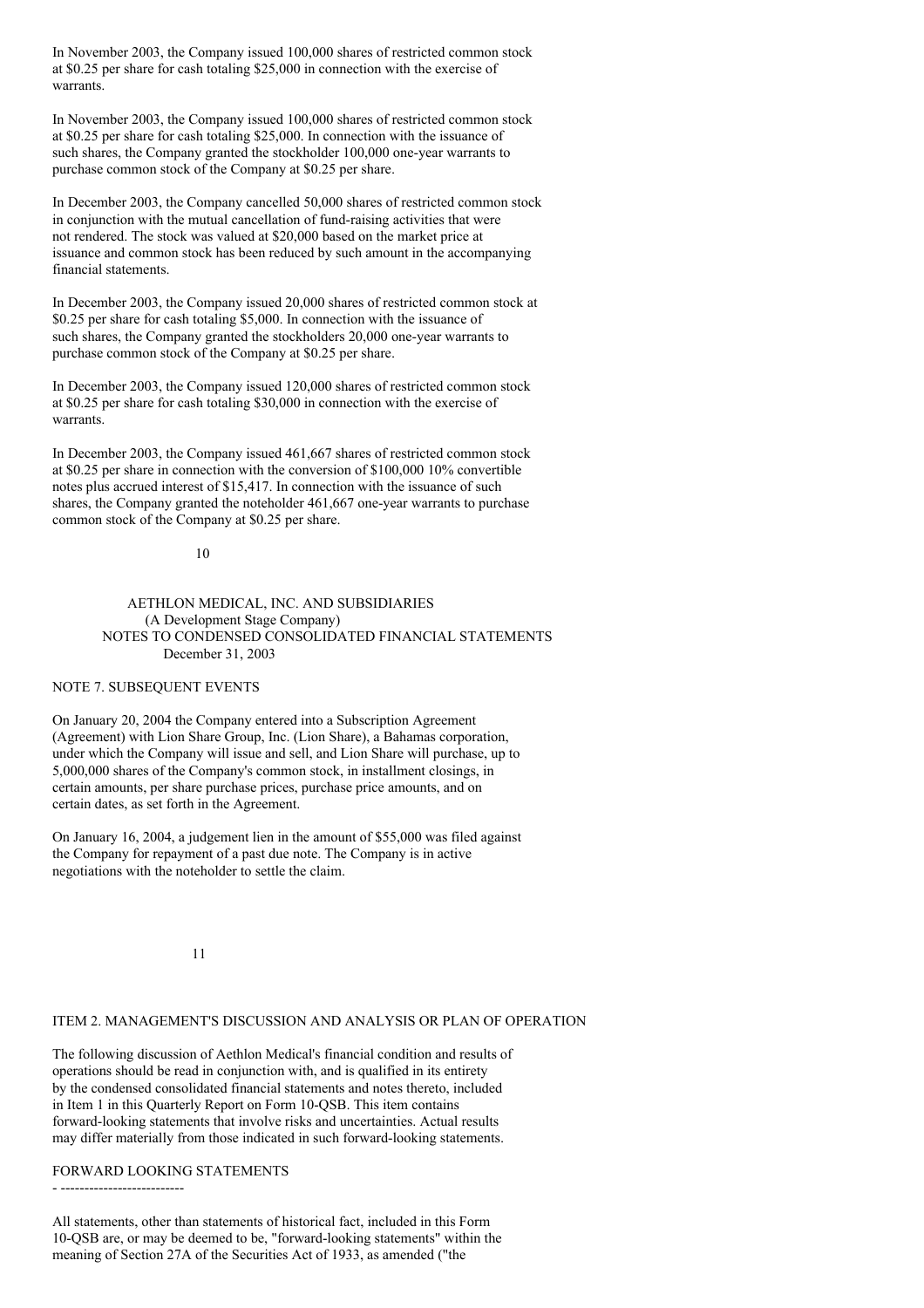Securities Act"), and Section 21E of the Exchange Act. Such forward-looking statements involve assumptions, known and unknown risks, uncertainties and other factors which may cause the actual results, performance, or achievements of Aethlon Medical, Inc. ("the Company") to be materially different from any future results, performance, or achievements expressed or implied by such forward looking statements contained in this Form 10-QSB. Such potential risks and uncertainties include, without limitation, completion of the Company's capital-raising activities, FDA approval of the Company's products, other regulations, patent protection of the Company's proprietary technology, product liability exposure, uncertainty of market acceptance, competition, technological change, and other risk factors detailed herein and in other of the Company's filings with the Securities and Exchange Commission. The forward-looking statements are made as of the date of this Form 10-QSB, and the Company assumes no obligation to update the forward-looking statements, or to update the reasons actual results could differ from those projected in such forward-looking statements.

### THE COMPANY

- -----------

Aethlon Medical is a development stage therapeutic device company that has not yet engaged in significant commercial activities. The primary focus of our resources is the advancement of our proprietary Hemopurifier(TM) platform treatment technology, which is designed to rapidly reduce the presence of infectious disease and toxins in the body. Our main focus during fiscal 2004 is to prepare our HIV-Hemopurifier to treat HIV/AIDS, and our HCV-Hemopurifier to treat Hepatitis-C for human clinical trials. We are also working to advance pathogen filtration devices to treat infectious agents used in biological warfare and terrorism. See Item 1, "NATURE OF BUSINESS".

Our principal executive office is located at 7825 Fay Avenue, Suite 200, La Jolla, California 92037. Our telephone number is 858/456-5777, and our website is www.aethlonmedical.com.

We file annual, quarterly, special reports, proxy statements and other information with the Securities Exchange Commission (SEC). Reports, proxy statements and other information filed with the SEC can be inspected and copied at the public reference facilities of the SEC at 450 Fifth Street NW, Washington, DC 20549. Such material may also be accessed electronically by means of the SEC's website at www.sec.gov.

Our common stock, par value \$0.001 per share, is traded on the OTCBB under the symbol "AEMD".

#### CRITICAL ACCOUNTING POLICIES

- ----------------------------

The preparation of condensed consolidated financial statements in conformity with accounting principles generally accepted in the United States of America requires us to make a number of estimates and assumptions that affect the reported amounts of assets and liabilities and disclosure of contingent assets and liabilities at the date of the financial statements. Such estimates and assumptions affect the reported amounts of expenses during the reporting period. On an ongoing basis, we evaluate estimates and assumptions based upon historical experience and various other factors and circumstances. We believe our estimates and assumptions are reasonable in the circumstances; however, actual results may differ from these estimates under different future conditions.

### 12

We believe that the estimates and assumptions that are most important to the portrayal of our financial condition and results of operations, in that they require our most difficult, subjective or complex judgments, form the basis for the accounting policies deemed to be most critical to us. These critical accounting policies relate to stock purchase warrants issued with notes payable, beneficial conversion feature of convertible notes payable, impairment of intangible assets and long lived assets, contingencies and litigation. We believe estimates and assumptions related to these critical accounting policies are appropriate under the circumstances; however, should future events or occurrences result in unanticipated consequences, there could be a material impact on our future financial conditions or results of operations.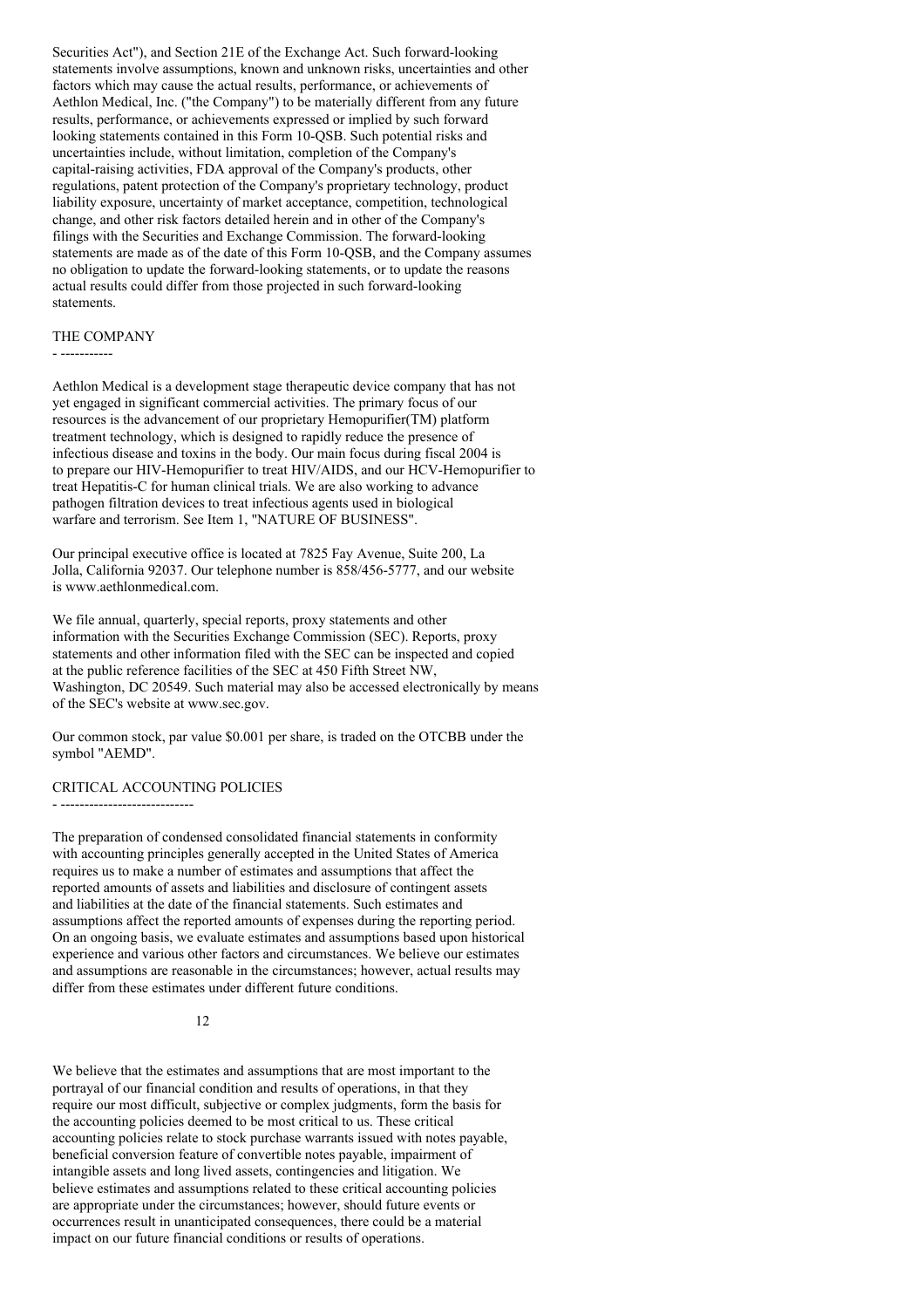- ---------------------

### THE THREE MONTHS ENDED DECEMBER 31, 2003 COMPARED TO THE THREE MONTHS ENDED DECEMBER 31, 2002.

#### OPERATING EXPENSES

- ------------------

Consolidated operating expenses were \$ 188,680 for the three months ended December 31, 2003, versus \$355,470 for the comparable period ended December 31, 2002. This decrease of 46.9% in operating expenses is principally attributable to decreased professional fees due to reduced professionals associated with strategic and financial planning activities. Subject to obtaining the necessary funds, the Company expects future costs to increase due to test and support expenses associated with obtaining regulatory approval of its Hemopurifier.

#### NET LOSS

- --------

We recorded a consolidated net loss of \$328,089 and \$406,277 for the quarters ended December 31, 2003 and 2002, respectively. The decrease in net loss of 19.2% was primarily attributable to reduced operating expenses, partially offset by increased interest expense.

Basic and diluted loss per common share were (\$0.04) for the three month period ended December 31, 2003 compared to (\$0.07) for the same period ended December 31, 2002. This reduction in loss per share was primarily attributable to the decrease in net loss, as well as greater number of common shares outstanding during the three month period ended December 31, 2003, as compared to the three month period ended December 31, 2002.

### THE NINE MONTHS ENDED DECEMBER 31, 2003 COMPARED TO THE NINE MONTHS ENDED DECEMBER 31, 2002.

OPERATING EXPENSES

- ------------------

Consolidated operating expenses were \$690,505 for the nine months ended December 31, 2003, versus \$1,149,293 for the comparable period ended December 31, 2002. This decrease of 40% in operating expenses is principally attributable to decreased professional fees and personnel expenses due to reduced professionals associated with strategic and financial planning activities and reduced staff. Subject to obtaining the necessary funds, the Company expects future costs to increase due to test and support expenses associated with obtaining regulatory approval of its Hemopurifier.

#### NET LOSS

- --------

We recorded a consolidated net loss of \$1,033,411 and \$1,452,128 for the nine Month periods ended December 31, 2003 and 2002, respectively. The decrease in net loss of 28.8% was primarily attributable to reduced operating expenses, offset partially by slightly higher interest expense.

Basic and diluted loss per common share were (\$0.13) for the nine month period ended December 31, 2003 compared to (\$0.27) for the same period ended December 31, 2002. This reduction in loss per share was primarily attributable to the decrease in net loss, as well as greater number of common shares outstanding during the nine month period ended December 31, 2003, as compared to the nine month period ended December 31, 2002.

13

### LIQUIDITY AND CAPITAL RESOURCES

- -------------------------------

To date, we have funded our capital requirements for the current operations from net funds received from the public and private sale of debt and equity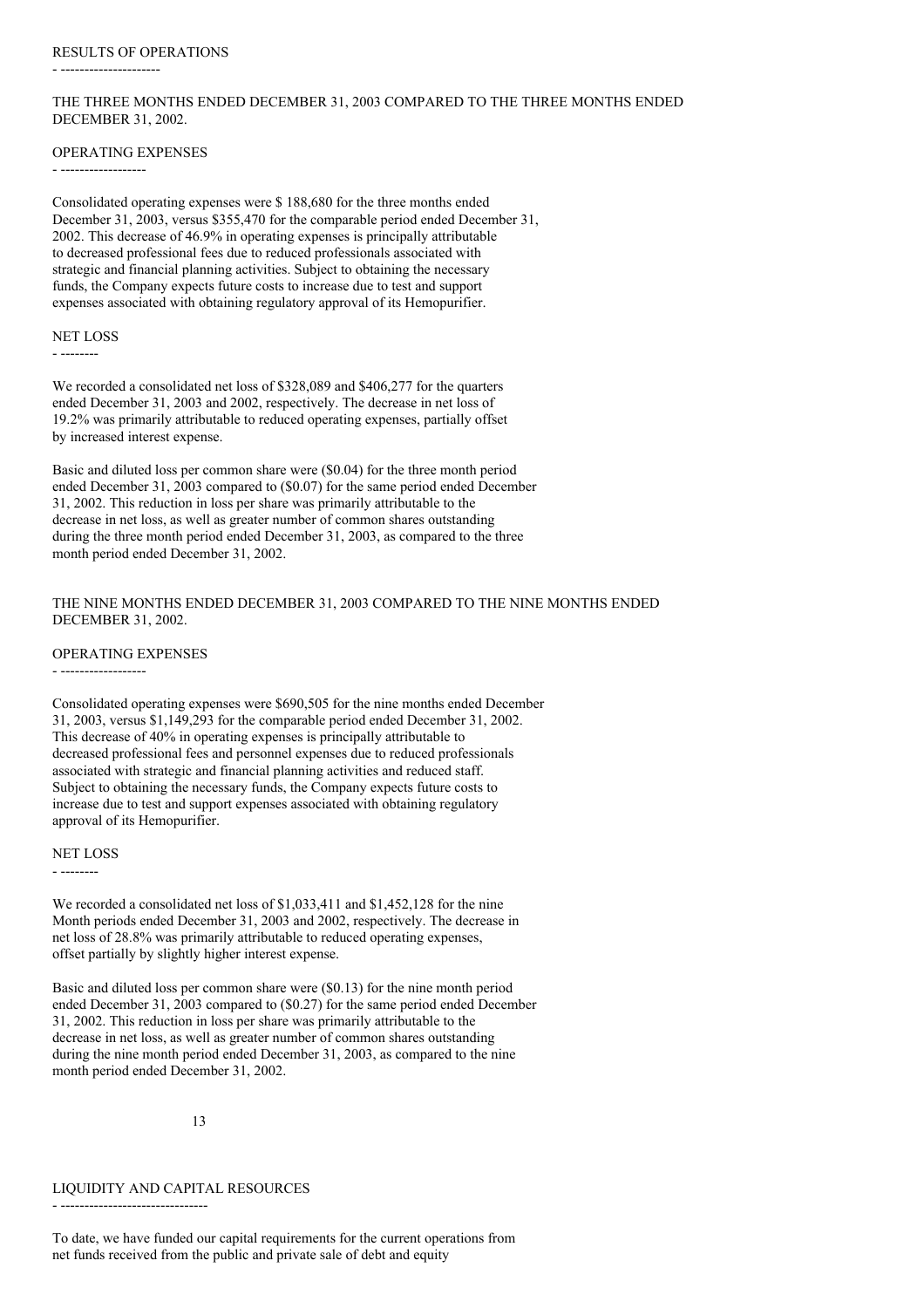securities, as well as from the issuance of common stock in exchange for services. Our cash position at December 31, 2003 was \$5,560 as compared to \$6,332, at March 31, 2003, representing a decrease of \$772.

During the nine months ended December 31, 2003, operating activities used net cash of \$405,989. In our financing activities, we received \$420,000 from the sale of common stock and exercise of warrants. We received \$150,000 from the issuance of a convertible note and we repaid in full a secured promissory note in the amount of \$160,000.

During the nine month period ended December 31, 2003, net cash used in operating activities primarily consisted of net loss of \$1,033,411. Net loss was offset principally by depreciation and amortization of \$118,865, a beneficial conversion feature of \$150,000, increase in accounts payable and accrued liabilities of \$176,213 and an increase in amounts due to related parties of \$179,235.

Changes in current assets and current liabilities of (\$234,713) resulted in a negative working capital position of (\$4,242,188) at December 31, 2003, as compared to a negative working capital of (\$4,007,475) at March 31, 2003.

Our current deficit in working capital requires us to obtain funds in the short-term to be able to continue in business, and in the longer term to fund research and development on products not yet ready for market. We are seeking to fund these and other operating needs in the next 12 months from funds to be obtained through a corporate acquisition of or merger with another entity with greater financial resources, or from the proceeds of additional private placements or public offerings of debt or equity securities, or both.

Due to the our recurring losses during the development stage, and continued need for capital, our independent certified public accountants have included an explanatory paragraph in their audit report in the Company's Form 10-KSB at March 31, 2003, stating that these factors raise substantial doubt about the Company's ability to continue as a going concern.

We expect to raise additional capital within the next three months to fund research and development and other activities. Our operations to date have consumed substantial capital without generating revenues, and we will continue to require substantial and increasing capital funds to conduct necessary research and development and pre-clinical and clinical testing of our Hemopurifier products, and to market any of those products that receive regulatory approval. We do not expect to generate revenue from operations for the foreseeable future, and our ability to meet our cash obligations as they become due and payable is expected to depend for at least the next several years on our ability to sell securities, borrow funds or a combination thereof. Our future capital requirements will depend upon many factors, including progress with pre-clinical testing and clinical trials, the number and breadth of our programs, the time and costs involved in preparing, filing, prosecuting, maintaining and enforcing patent claims and other proprietary rights, the time and costs involved in obtaining regulatory approvals, competing technological and market developments, and our ability to establish collaborative arrangements, effective commercialization, marketing activities and other arrangements. We expect to continue to incur increasing negative cash flows and net losses for the foreseeable future.

Management does not believe that inflation has had or is likely to have any material impact on the Company's limited operations.

At the date of this filing, we do not have plans to purchase significant amounts of equipment or hire significant numbers of employees prior to successfully raising additional capital.

### $14$

### ITEM 3. CONTROLS AND PROCEDURES

Under the supervision and with the participation of our management, including our Chief Executive Officer ("CEO") and Chief Financial Officer ("CFO"), we evaluated the effectiveness of the design and operation of our disclosure controls and procedures (as defined in Rule 13a-15(e) and 15d-15(e) of the 34 Act) as of a date (the "Evaluation Date") within 90 days prior to the filing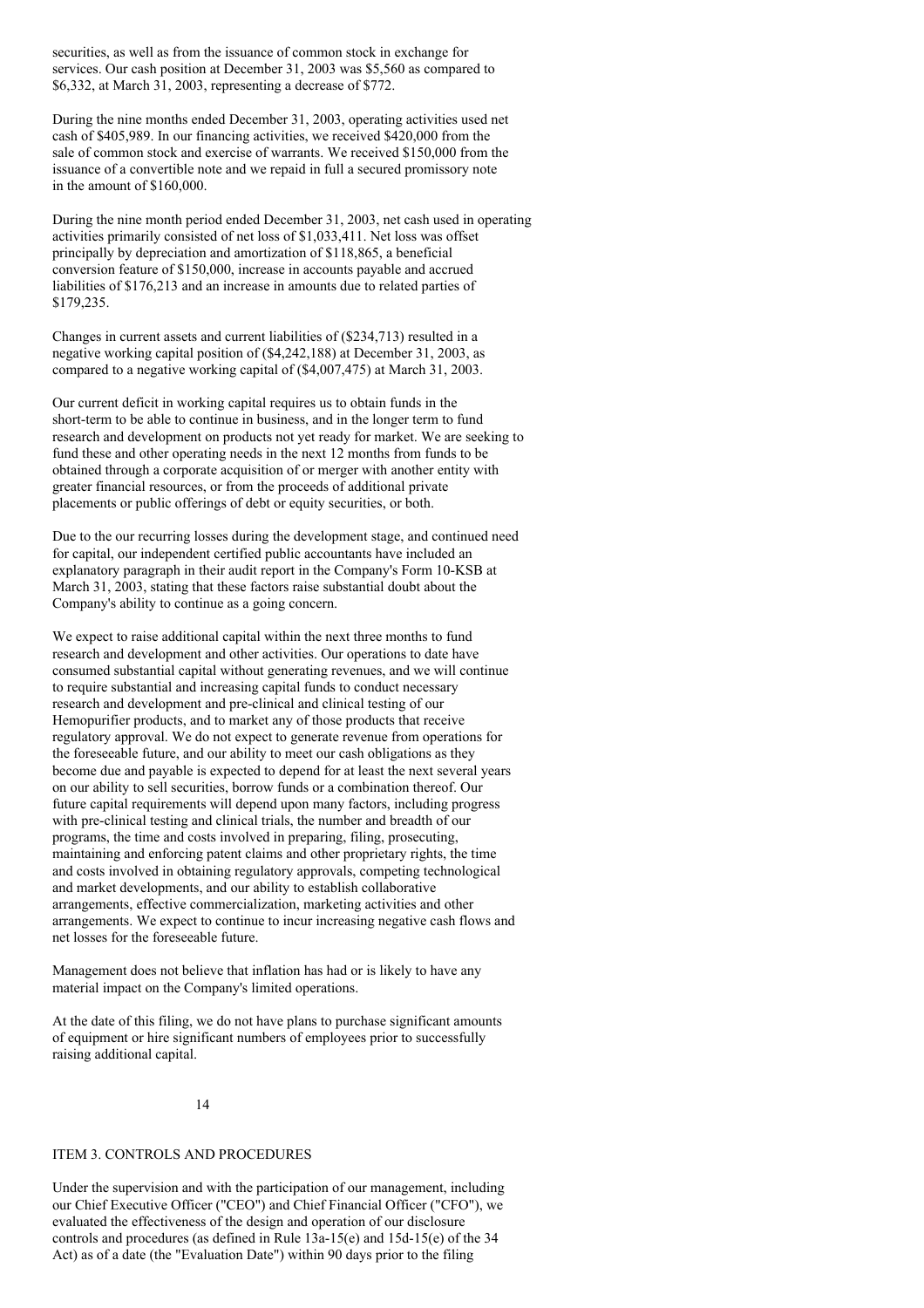date of this report. Based upon that evaluation, the CEO and CFO concluded that, as of December 31, 2003, our disclosure controls and procedures were effective in timely alerting them to the material information relating to us (or our consolidated subsidiaries) required to be included in our periodic filings with the SEC. Based on their most recent evaluation as of the Evaluation Date, the CEO and the CFO have also concluded that there are no significant deficiencies in the design or operation of internal control over financial reporting which are reasonably likely to adversely affect the Company's ability to record, process, summarize and report financial information, and such officers have identified no material weaknesses in internal controls.

There were no significant changes made in our internal control over financial reporting during the quarter ended December 31, 2003 that are reasonably likely to significantly affect these controls. Thus, no corrective actions with regard to significant deficiencies or material weaknesses were necessary.

15

### PART II

### OTHER INFORMATION

#### ITEM 1. LEGAL PROCEEDINGS

On January 16, 2004, a judgement lien in the amount of \$55,000 was filed against the Company for repayment of a past due note. The Company is in active negotiations with the noteholder to settle the claim.

### ITEM 2. CHANGES IN SECURITIES

In October 2003, the Company issued 80,000 shares of restricted common stock at \$0.25 per share for cash totaling \$20,000 in connection with the exercise of warrants.

In November 2003, the Company issued 100,000 shares of restricted common stock at \$0.25 per share for cash totaling \$25,000 in connection with the exercise of warrants.

In November 2003, the Company issued 100,000 shares of restricted common stock at \$0.25 per share for cash totaling \$25,000. In connection with the issuance of such shares, the Company granted the stockholder 100,000 one-year warrants to purchase common stock of the Company at \$0.25 per share.

In December 2003, the Company cancelled 50,000 shares of restricted common stock in conjunction with the mutual cancellation of fund-raising activities that were not rendered. The stock was valued at \$20,000 based on the market price at issuance and common stock has been reduced by such amount in the accompanying financial statements.

In December 2003, the Company issued 20,000 shares of restricted common stock at \$0.25 per share for cash totaling \$5,000. In connection with the issuance of such shares, the Company granted the stockholders 20,000 one-year warrants to purchase common stock of the Company at \$0.25 per share.

In December 2003, the Company issued 120,000 shares of restricted common stock at \$0.25 per share for cash totaling \$30,000 in connection with the exercise of warrants.

In December 2003, the Company issued 461,667 shares of restricted common stock at \$0.25 per share in connection with the conversion of \$100,000 10% convertible notes plus accrued interest of \$15,417. In connection with the issuance of such shares, the Company granted the noteholder 461,667 one-year warrants to purchase common stock of the Company at \$0.25 per share.

In January 2004, the Company issued 158,084 shares of restricted common stock at \$0.25 per share in connection with the conversion of \$35,000 principal amount of 10% convertible notes plus accrued interest of \$4,521. In connection with the issuance of such shares, the Company granted the noteholder 158,084 one-year warrants to purchase common stock of the Company at \$0.25 per share.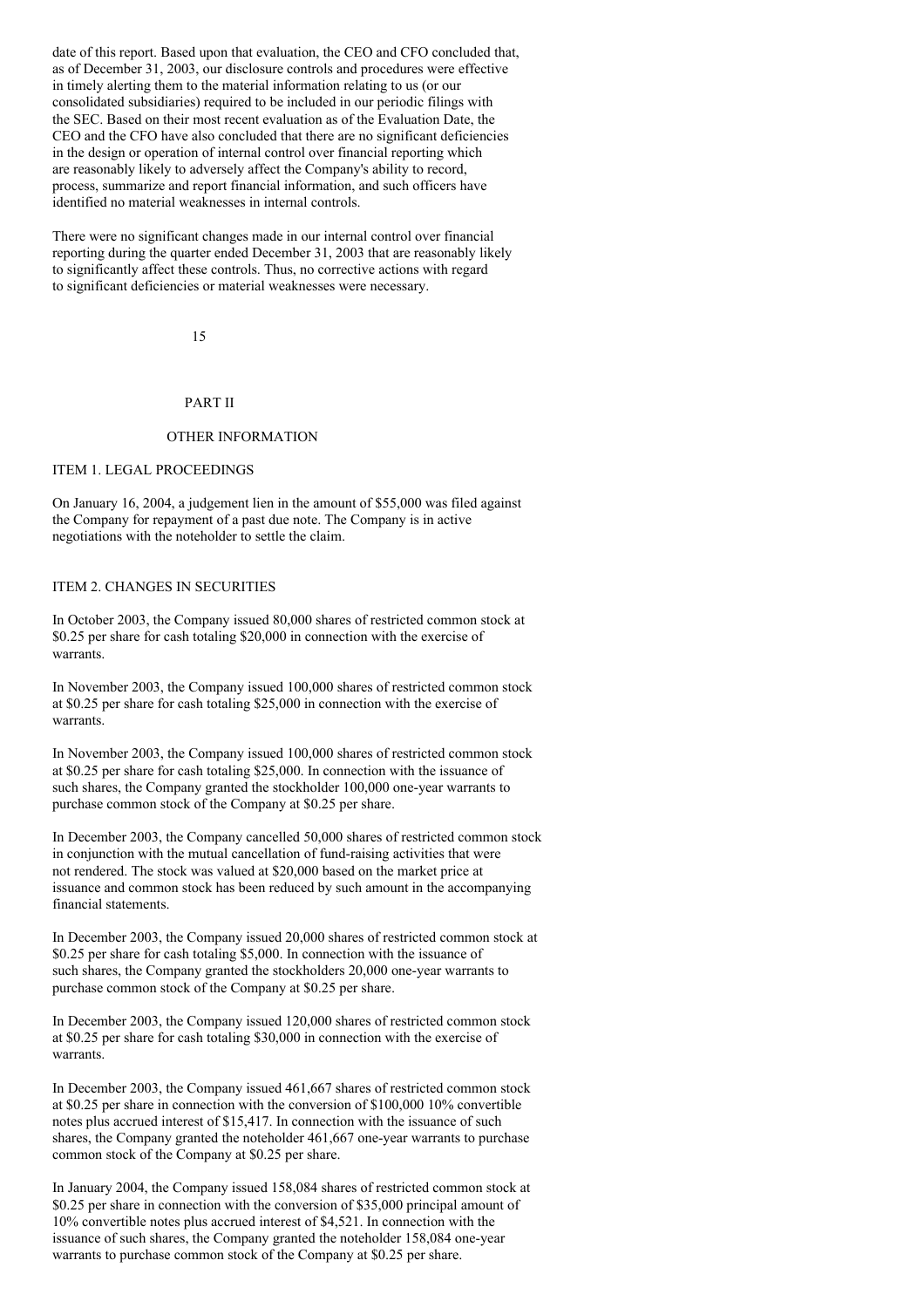In January 2004, the Company issued 12,000 shares of restricted common stock in payment for services of \$4,825.

In February 2004, the Company issued 100,000 shares of restricted common stock at \$0.25 per share in connection with the conversion of \$25,000 principal amount of 15% promissory notes. In connection with the issuance of such shares, the Company granted the noteholder 100,000 one-year warrants to purchase common stock of the Company at \$0.25 per share

### ITEM 3. DEFAULTS UPON SENIOR SECURITIES

As of the date of this report, various promissory and convertible notes payable in the aggregate principal amount of \$892,500 have reached maturity and are past due. The Company is currently seeking other financing arrangements to retire all past due notes.

ITEM 4. SUBMISSION OF MATTERS TO A VOTE OF SECURITY HOLDERS

None

### ITEM 5. OTHER INFORMATION

None

16

### ITEM 6. EXHIBITS AND REPORTS ON FORM 8-K

(a) Exhibits. The following documents are filed as part of this report:

10.1 Subscription Agreement with the Lion Share Group, Inc., dated January 20, 2004.

31.1 Certification of CEO pursuant to Securities Exchange Act rules 13a-15 and 15d-15(c) as adopted pursuant to section 302 of the Sarbanes-Oxley act of 2002.

31.2 Certification of CFO pursuant to Securities Exchange Act rules 13a-15 and 15d-15(c) as adopted pursuant to section 302 of the Sarbanes-Oxley act of 2002.

32.1 Certification of James A. Joyce, Chief Executive Officer pursuant to 18 U.S.C. section 1350, as adopted pursuant to section 906 of the Sarbanes-Oxley act of 2002.

32.2 Certification of Edward C. Hall, Chief Financial Officer (Principal Accounting Officer) pursuant to 18 U.S.C. section 1350, as adopted pursuant to section 906 of the Sarbanes-Oxley act of 2002.

(b) Reports on Form 8-K filed during the quarter ended December 31, 2003.

None

(c) Previously filed documents:

Articles of Incorporation of Aethlon Medical, Inc.

By-Laws of Aethlon Medical, Inc.

Form of Promissory Note

Registration Rights Agreement

17

#### SIGNATURES

In accordance with the requirements of the Exchange Act, the registrant caused this report to be signed on its behalf by the undersigned, thereunto duly authorized.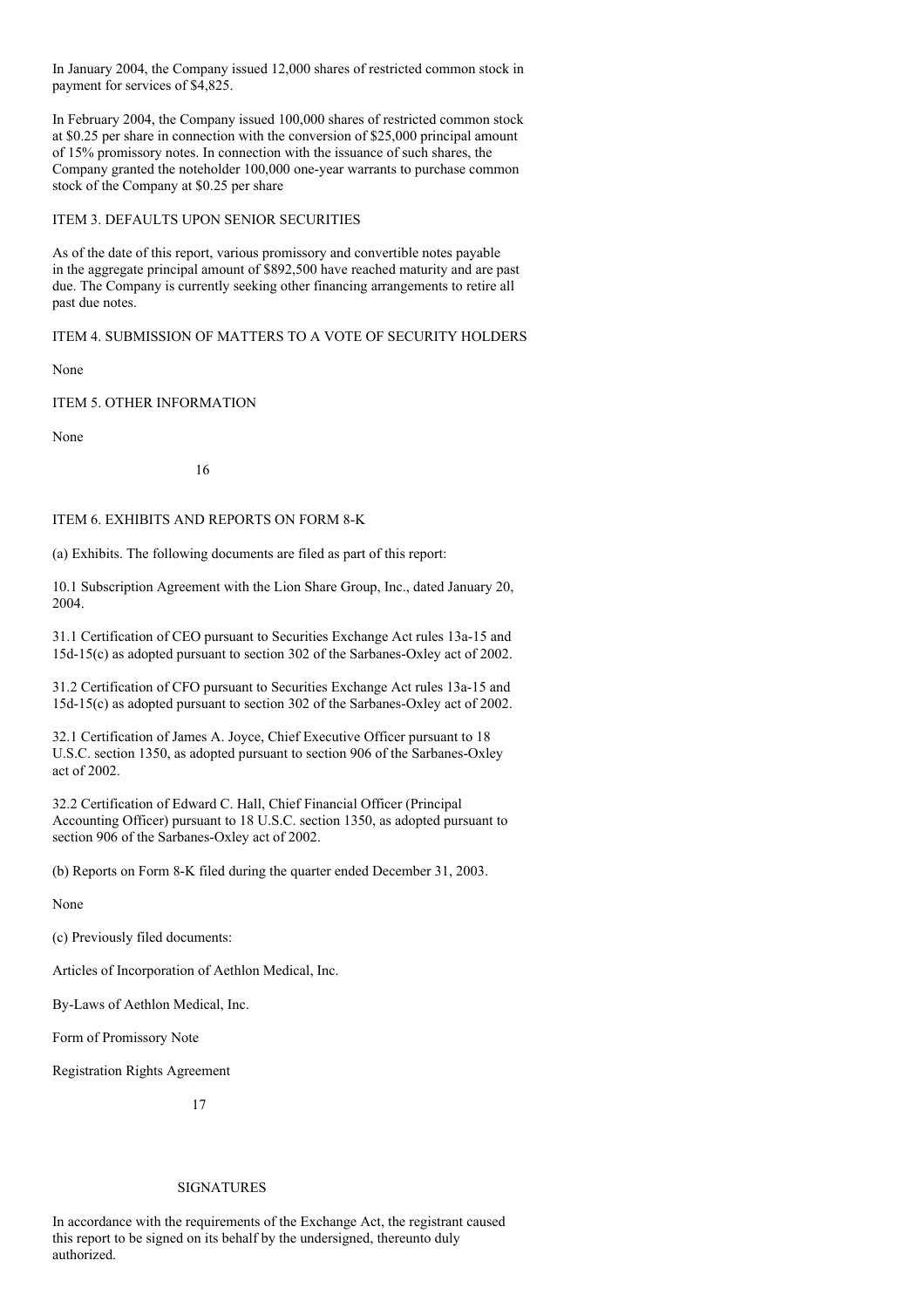Date: February 17, 2004

# BY: /S/ JAMES A. JOYCE BY: /S/ EDWARD C. HALL

--------------------------- --------------------------- JAMES A. JOYCE EDWARD C. HALL CHAIRMAN, PRESIDENT AND CHIEF FINANCIAL OFFICER CHIEF EXECUTIVE OFFICER

18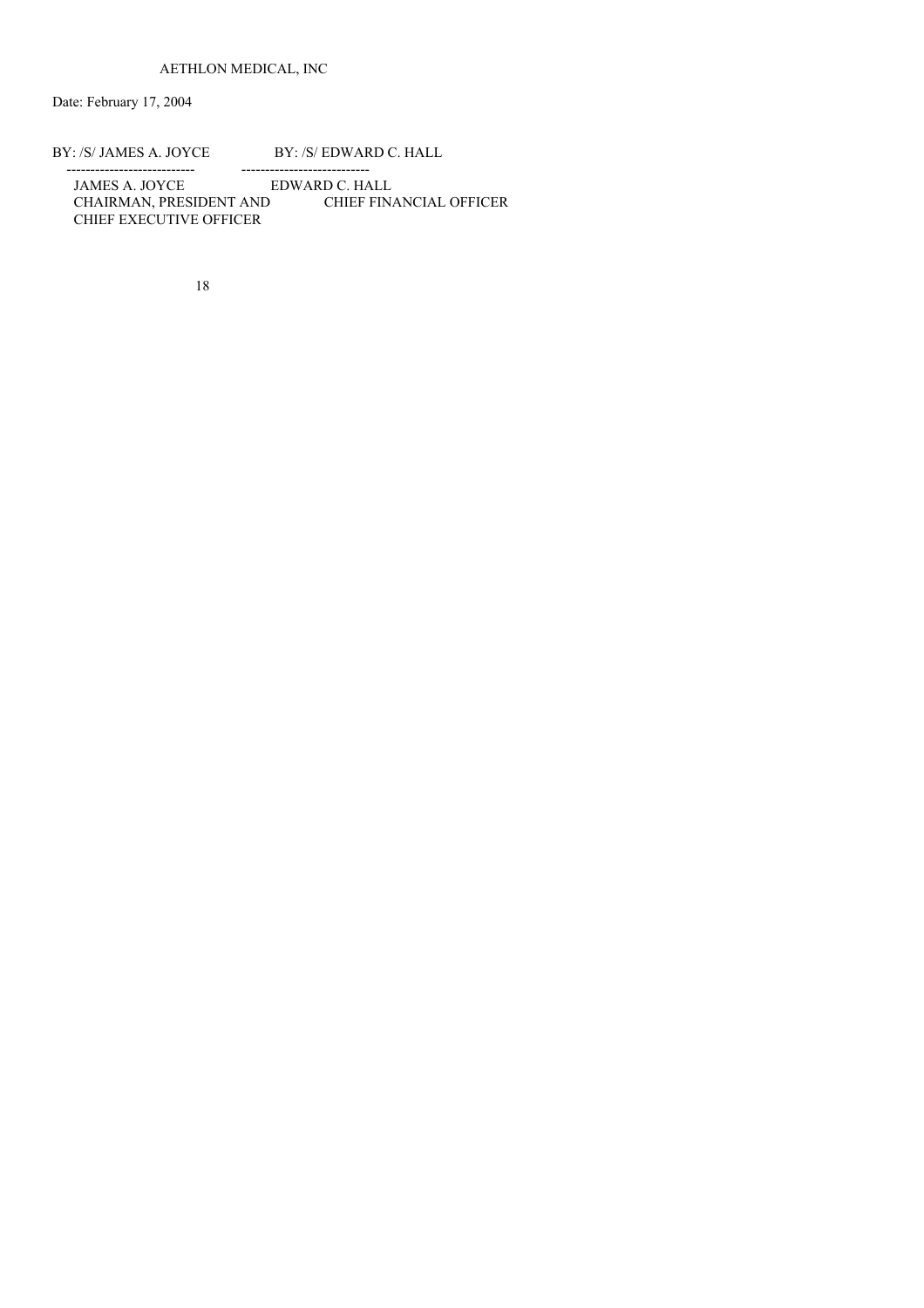#### SUBSCRIPTION AGREEMENT

THIS SUBSCRIPTION AGREEMENT (this "AGREEMENT"), dated as of January 20, 2004, is entered into by and between AETHLON MEDICAL, INC., a Nevada corporation (the "COMPANY"), and the Lion Share Group, Inc., (the "Investor") a corporation organized under the laws of the Bahamas.

#### RECITALS:

The Investor would like to purchase from the Company, and the Company would like to sell to the Investor, certain shares of the Common Stock, par value \$0.001 per share of the Company ("COMMON STOCK"), on the terms and subject to the conditions set forth in this Agreement.

#### AGREEMENT:

NOW, THEREFORE, in consideration of the mutual covenants and agreements herein contained, the receipt and sufficiency of which are agreed upon by the parties, the parties hereto hereby agree as follows:

### SECTION 1. PURCHASES AND SALES OF COMMON STOCK.

(a) Upon the terms and subject to the conditions set forth herein, the Company shall sell to the Investor, and the Investor shall purchase from the Company, an aggregate of 5,000,000 shares of Common Stock. The purchases and sales of shares of Common Stock pursuant to this Agreement shall occur at an aggregate of three (3) installment closings (each, an "INSTALLMENT CLOSING"), in the respective share amounts, at the respective per share purchase prices, at the respective aggregate purchase price amounts, and on the respective dates set forth on the schedule attached hereto as EXHIBIT A (the "SCHEDULE OF INSTALLMENT CLOSINGS"). The shares of Common Stock to be purchased by the Investor from the Company at the Installment Closings pursuant to this Agreement as sometimes referred to herein as the "PURCHASED SHARES".

(b) Each Installment Closing shall take place at 10:00 am (Pacific local time) on the date set forth on the Schedule of Installment Closings (each such date, an "INSTALLMENT CLOSING DATE"), by payment by the Investor to the Company of the aggregate purchase price for the shares of Common Stock to be purchased in such Installment Closing (as set forth on the Schedule of Installment Closings), in cash by wire transfer of immediately available funds (denominated in U.S. dollars) to the Company's account (with respect to each Installment Closing, THE "PURCHASE PRICE"), in exchange for issuance by the Company to the Investor of the shares of Common Stock purchased by the Investor from the Company in such Installment Closing.

(c) Upon execution and delivery of this Agreement, as collateral for the obligation of Investor to consummate the Installment Closings hereunder, the Investor shall deliver to the Company a letter of credit, in form and substance reasonably acceptable to the Company (the "LETTER OF CREDIT"), along with any authorizations deemed necessary or advisable by the Company to allow the Company to draw down on the Letter of Credit in accordance with the terms and conditions of this Agreement. In the event of a failure by the Investor to pay the aggregate Purchase Price with respect to one or more Installment Closings, the Company may (but is not required to) draw down upon the Letter of Credit in an amount equal to the aggregate Purchase Price with respect to such Installment Closing.

(d) The Investor's obligation to consummate each Installment Closing shall be conditioned upon: (i) receipt by the Investor of evidence that a stock certificate representing the shares of Common Stock purchased by the Investor from the Company at such Installment Closing has been issued to the Investor; (ii) all of the representations and warranties of the Company set forth in this Agreement being true and correct as of the applicable Installment Closing Date; and (iii) the Company not being in material breach of this Agreement as of the applicable Installment Closing Dat/e. The Company's obligation to consummate each Installment Closing shall be conditioned upon: (i) receipt by the Company of the aggregate Purchase Price with respect to such Installment Closing; (ii) all of the representations and warranties of the Investor set forth in this Agreement being true and correct as of the applicable Installment Closing Date; and (iii) the Investor not being in material breach of this Agreement as of the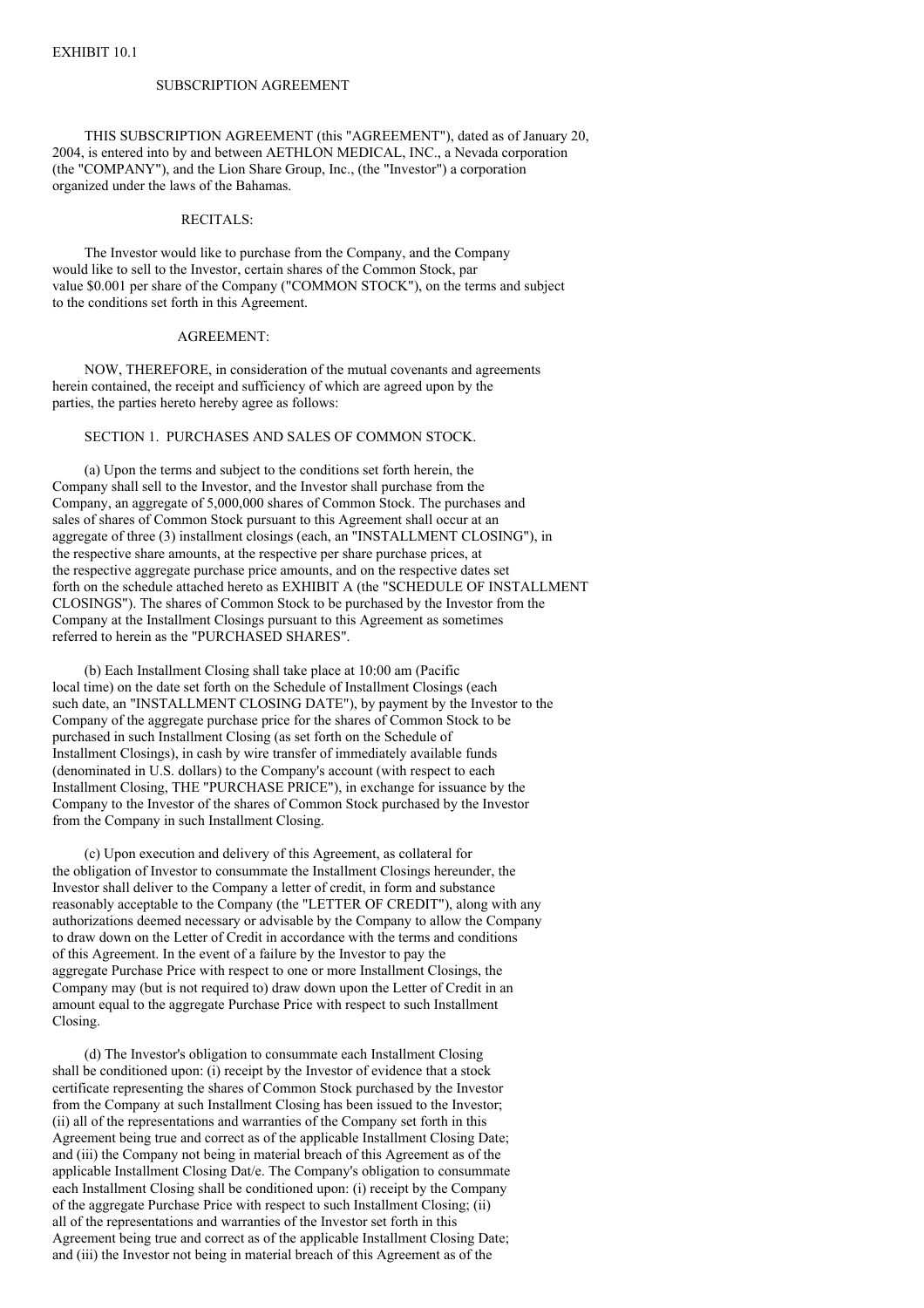applicable Installment Closing Date.

-1-

### SECTION 2. REPRESENTATIONS AND WARRANTIES OF THE COMPANY TO THE INVESTOR.

The Company hereby represents and warrants to the Investor, as of the date of this Agreement and as of each Installment Closing Date, as follows:

(a) ORGANIZATION. The Company is a corporation duly organized, validly existing and in good standing under the laws of State of Nevada and has all requisite corporate power and authority to own and lease its property and to carry on its business as presently conducted.

(b) AUTHORIZATION OF AGREEMENT AND ISSUANCE OF THE PURCHASED SHARES; ENFORCEABILITY; Non-Contravention. The execution, delivery and performance by the Company of this Agreement and issuance of the Purchased Shares have been duly authorized by all requisite action on the part of the Company. This Agreement has been duly executed and delivered by the Company and constitutes a valid and binding obligation of the Company, enforceable in accordance with its respective terms. The execution, delivery and performance of this Agreement, and the compliance with the provisions hereof and thereof by the Company, will not:

(i) materially violate any provision of law, statute, ordinance, rule or regulation or any ruling, writ, injunction, order, judgment or decree of any court, administrative agency or other governmental body;

(ii) materially conflict with or result in any material breach of any of the terms, conditions or provisions of, or constitute (with due notice or lapse of time, or both) a material default (or give rise to any right of termination, cancellation or acceleration) under (A) any agreement, document, instrument, contract, understanding, arrangement, note, indenture, mortgage or lease to which the Company is a party or under which the Company or any of its assets is bound or affected, (B) the Company's Certificate of Incorporation, or (C) the Company's By-laws; or

(iii) result in the creation of any lien, security interest, charge or encumbrance upon any of the properties or assets of the Company.

(c) CONSENTS AND APPROVALS. No authorization, consent, approval or other order of, or declaration to or filing with, any governmental agency or body (other than filings required to be made under applicable federal and state securities laws) is required for the valid authorization, execution, delivery and performance by the Company of this Agreement or the issuance of the Purchased Shares that has not been obtained or made, except for the filing of Form D with the U.S. Securities and Exchange Commission (the "Commission") and such filings as are required to be made under applicable Federal and state securities laws. The Company has obtained all other consents that are necessary to permit the consummation of the transactions contemplated hereby.

(d) SECURITIES LAWS. Based on the representations of the Investor set forth in SECTION 3 of this Agreement, the offer, sale and issuance of the Purchased Shares to the Investor hereunder, are exempt from the registration requirements of the United States Securities Act of 1933, as amended (the "SECURITIES ACT").

-2-

SECTION 3. REPRESENTATIONS AND WARRANTIES OF THE INVESTOR TO THE COMPANY.

The Investor represents and warrants to the Company, as of the date of this Agreement and as of each Installment Closing Date, as follows:

(a) The execution, delivery and performance by the Investor of this Agreement and issuance of the Purchased Shares have been duly authorized by all requisite action on the part of the Investor. This Agreement has been duly executed and delivered by the Investor and constitutes a valid and binding obligation of the Investor, enforceable in accordance with its respective terms. The execution, delivery and performance of this Agreement, and the compliance with the provisions hereof and thereof by the Investor, will not: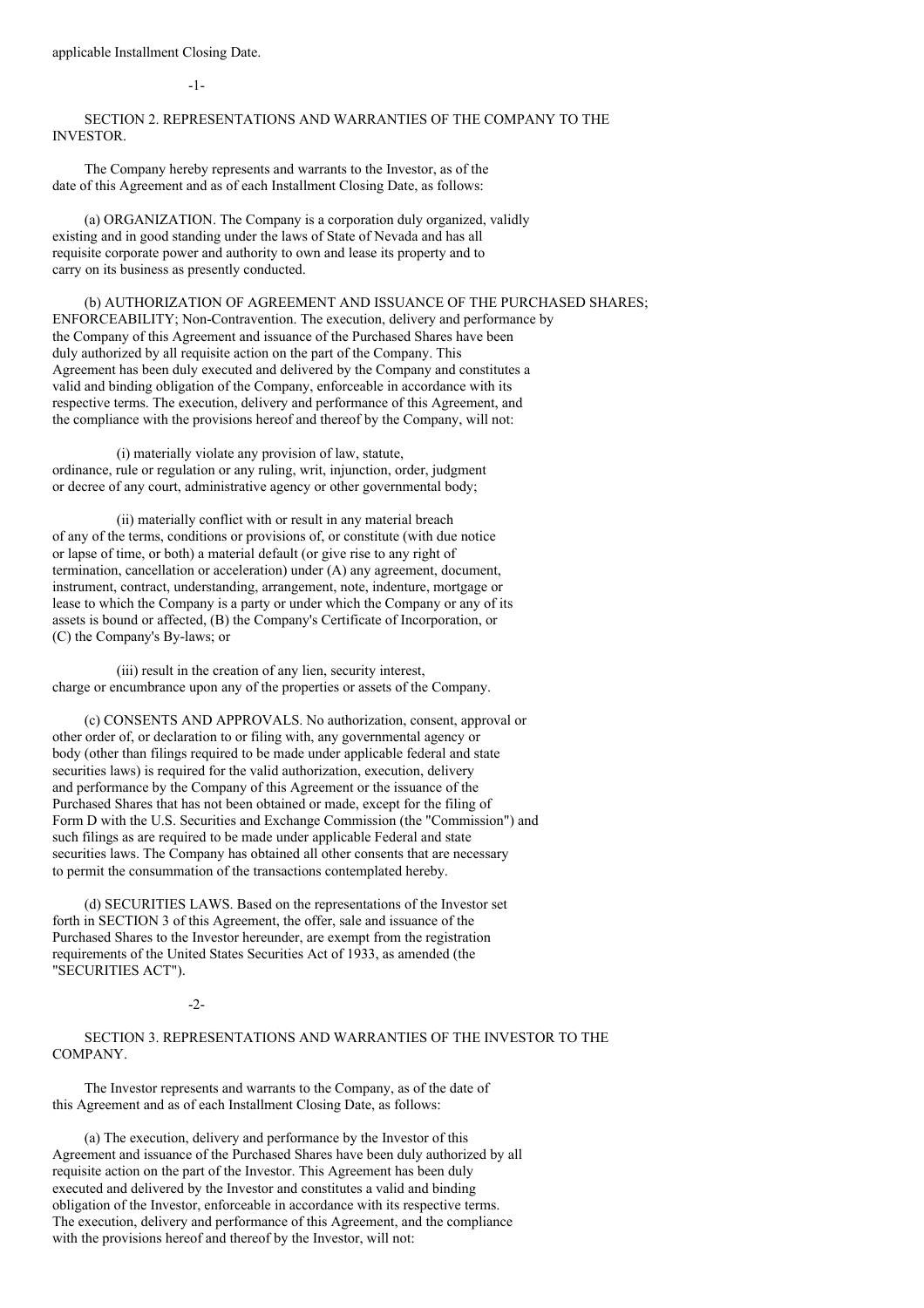(i) materially violate any provision of law, statute, ordinance, rule or regulation or any ruling, writ, injunction, order, judgment or decree of any court, administrative agency or other governmental body;

(ii) materially conflict with or result in any material breach of any of the terms, conditions or provisions of, or constitute (with due notice or lapse of time, or both) a material default (or give rise to any right of termination, cancellation or acceleration) under any agreement, document, instrument, contract, understanding, arrangement, note, indenture, mortgage or lease to which the Investor is a party or under which the Investor or any of its assets are bound or affected or conflict with any organizational or other governing document of the Investor; or

(iii) result in the creation of any lien, security interest, charge or encumbrance upon any of the properties or assets of the Investor.

(b) The Investor understands and acknowledges that the offering and sale of the Purchased Shares pursuant to this Agreement is intended to be exempt from registration under the Securities Act, and from qualification under any applicable state securities law by virtue of Section 4(2) of the Securities Act and Rule 506 of Regulation D thereunder, on the ground, among others, that no distribution or public offering of Purchased Shares is to be effected and the Purchased Shares will be issued by the Company in connection with a transaction that does not involve any public offering within the meaning of Section 4(2) of the Securities Act, the rules and regulations of the United States Securities and Exchange Commission thereunder, or any comparable provision of applicable securities laws or the rules and regulations of the regulatory authorities thereunder.

(c) The Investor will acquire the Purchased Shares for investment for the account of the Investor and not for the account of any other person or entity of any kind, and not with a view toward resale or other distribution thereof. The Investor understands that the Purchased Shares have not been registered under the Securities Act and applicable United States state securities laws and, therefore, cannot be resold unless they are subsequently registered under the Securities Act and applicable United States state securities laws or unless an exemption from such registration is available. Investor is acquiring the Purchased Shares hereunder in the ordinary course of its business. Investor does not have any agreement or understanding, directly or indirectly, with any person or entity of any kind to distribute any of the Purchased Shares. The Investor further understands and agrees that, until so registered or transferred pursuant to the provisions of Rule 144 under the Securities Act, the certificate(s) for the Purchased Shares shall bear a legend, prominently stamped or printed thereon, reading substantially as follows:

THESE SECURITIES HAVE NOT BEEN REGISTERED UNDER THE SECURITIES ACT OF 1933, AS AMENDED (THE "SECURITIES ACT"), OR APPLICABLE STATE SECURITIES LAWS. THESE SECURITIES HAVE BEEN ACQUIRED FOR INVESTMENT AND NOT WITH A VIEW TO THEIR DISTRIBUTION OR RESALE, AND MAY NOT BE SOLD, PLEDGED, OR OTHERWISE TRANSFERRED WITHOUT AN EFFECTIVE REGISTRATION STATEMENT FOR SUCH SECURITIES UNDER THE SECURITIES ACT AND APPLICABLE STATE SECURITIES LAWS, OR AN OPINION OF COUNSEL SATISFACTORY TO THE COMPANY TO THE EFFECT THAT SUCH REGISTRATION IS NOT REQUIRED.

3-

(d) The Investor, during the course of this transaction and prior to the purchase of the Purchased Shares, has had the opportunity to ask questions of and receive answers from representatives of the Company concerning the terms and conditions of the offering, and to obtain any additional information or documents relative to the Company, its business and an investment, as the Investor has deemed necessary. The Investor agrees and acknowledges, however, that it has not been furnished any offering literature or prospectus concerning the Company other than this Agreement and, in making its decision to acquire the Purchased Shares hereunder, the Investor has relied solely upon this Agreement and independent investigations made by the Investor. The Investor acknowledges that no representations or warranties have been made to the Investor by the Company, or any officer, employee, agent or affiliate of the Company, except as contained in this Agreement.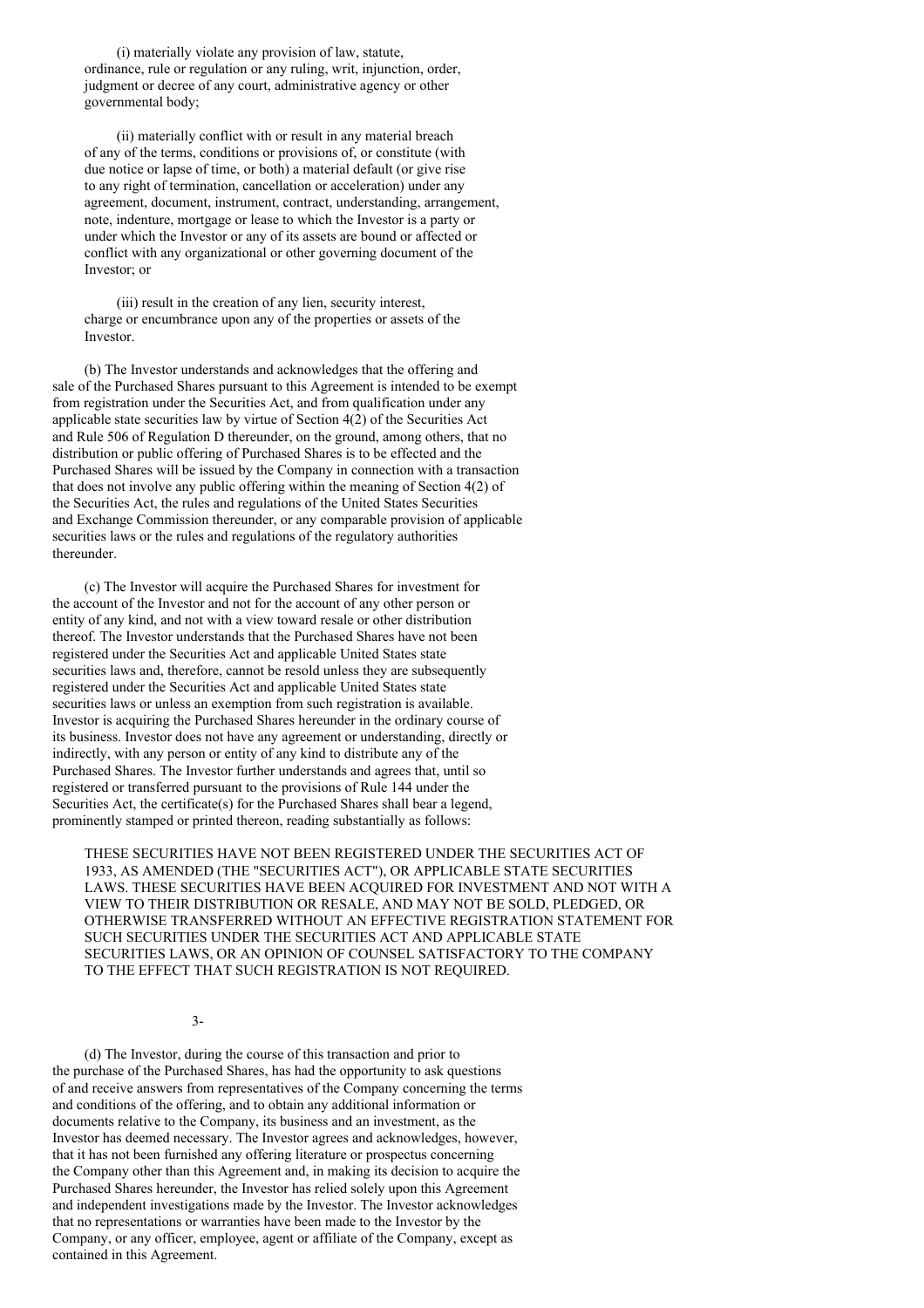(e) The Investor understands that the offering of Purchased Shares pursuant to this Agreement is limited solely to "accredited investors," as that term is defined in Regulation D under the Securities Act. The Investor represents and warrants to the Company that the Investor is an "accredited investor", as so defined, by virtue of the Investor meeting the criteria checked by the Investor on the signature page hereto, and that the Investor's principal place of business is as listed on the signature page hereto.

(f) The Investor has the capacity to protect its own interests in connection with the purchase of the Purchased Shares. The purchase of the Purchased Shares by the Investor is consistent with its general investment objectives and the Investor understands that the purchase of the Purchased Shares is a speculative investment that involves a high degree of risk. The Investor can bear the economic risks of this investment and can afford a complete loss of its investment in the Purchased Shares. The Investor understands that there is no established market for the Company's capital stock (including, without limitation, Common Stock) and there is no assurance that any public market for such stock will develop. The Investor has no present need for liquidity in connection with its purchase of the Purchased Shares.

(g) The Investor understands and acknowledges that the Purchased Shares are "restricted securities" under United States securities laws and any purported transfer of the Purchased Shares in violation of applicable law is null and void. The Investor understands and acknowledges that the Company may, at its discretion, refuse to register on its share transfer books any purported transferee of the Purchased Shares in the event of an attempted transfer thereof in violation of applicable law.

(h) If the Investor is a nonresident alien individual, corporation, partnership, limited liability company, trust, estate or other entity, it is not a U.S. person (as those terms are defined in the Internal Revenue Code of 1986, as amended (the "INTERNAL REVENUE CODE"), and the United States Treasury Regulations promulgated thereunder), and it acknowledges that the Company is required, as a withholding agent, to withhold U.S. taxes and/or backup withholding with respect to dividends and other distributions paid with respect to the Purchased Shares in accordance with the applicable provisions of the Internal Revenue Code and Treasury Regulations, unless (x) an exemption from such withholding is available, (y) the Investor provides to the Company in a timely manner duly completed documentation evidencing qualification for such exemption, and (z) the Company determines, in its sole discretion, that the Company may rely on such documentation for this purpose. The Investor has provided to the Company a duly completed Internal Revenue Service ("IRS") Form W-8BEN (Certificate of Foreign Status of Beneficial Owner for United States Tax Withholding) and agrees to provide to the Company, in a timely manner, such other duly completed documentation as the Company may request (including any applicable alternative IRS Forms if Form W-8BEN is inapplicable to the Investor and such duly completed updated IRS forms and other documentation as the Company may request from time to time), all of which documentation must be in form and substance satisfactory to the Company;

 $-4-$ 

SECTION 4. INDEMNIFICATION. The Investor agrees to indemnify and hold harmless the Company and its affiliates, agents, representatives, employees, directors, officers and stockholders from and against any and all loss, liability, claim, damage and expense whatsoever (including, but not limited to, any and all expenses reasonably incurred in investigating, preparing or defending against any litigation commenced or threatened or any claim whatsoever) arising out of or based upon: (a) any false representation and warranty of the Investor contained in this Agreement or any breach or failure by the Investor to comply with any covenant and/or agreement made by the Investor herein; or (b) any transfer of the Purchased Shares contrary to such representations and warranties or covenants and agreements.

SECTION 5. TERMINATION. Either party may terminate this Agreement upon material breach of this Agreement by the other party that has not been cured in its entirety within fifteen (15) business days after written notice thereof has been provided to the breaching party. The parties agree that a party's failure to consummate the Installment Closings in accordance with the terms and conditions of this Agreement constitute a material breach by such party of this Agreement.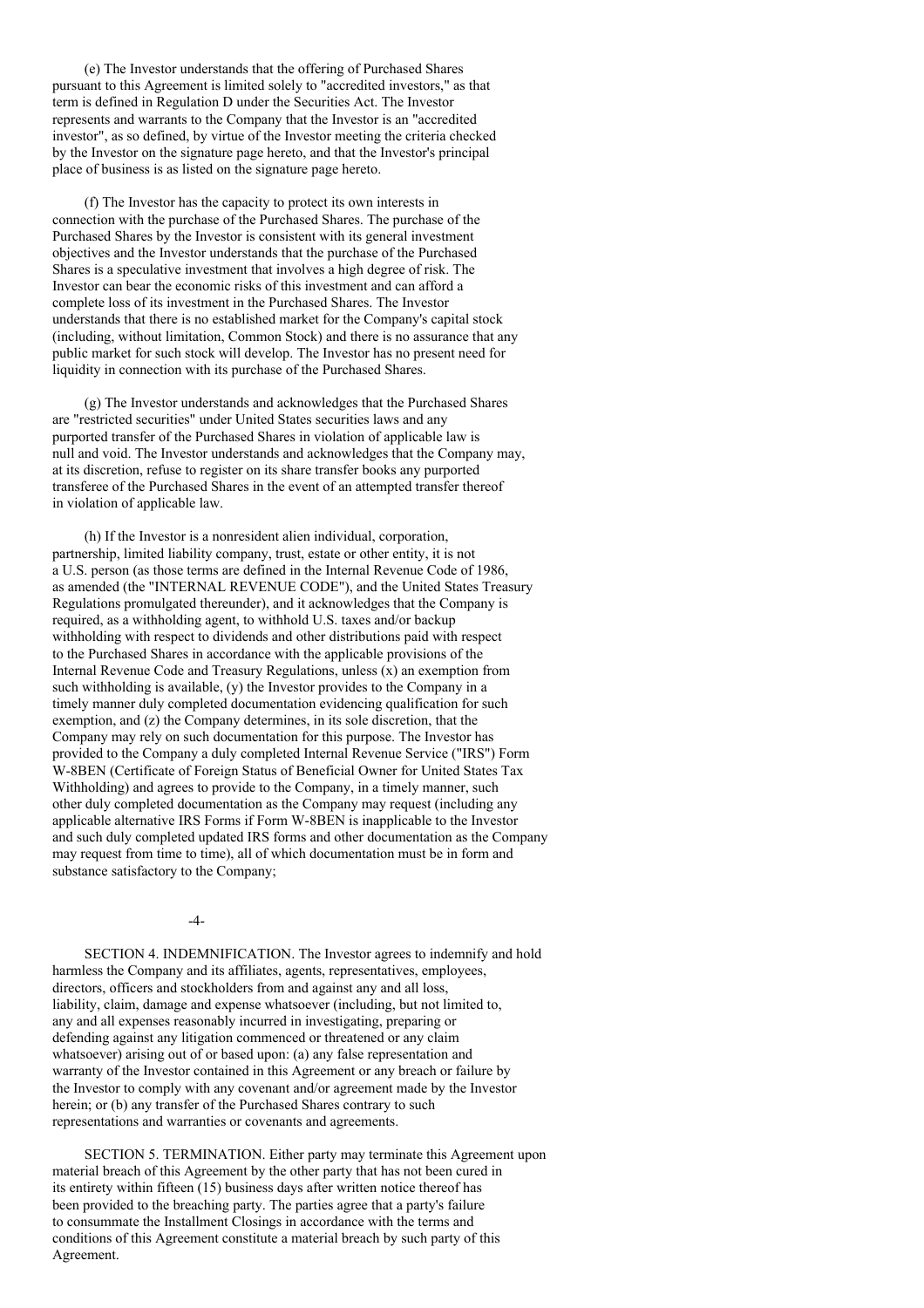#### SECTION 6. GENERAL PROVISIONS.

(a) REMEDIES. In case any one or more of the covenants and/or agreements set forth in this Agreement shall have been breached by any party hereto, the party entitled to the benefit of such covenants or agreements may proceed to protect and enforce their rights either by suit in equity and/or action at law, including, but not limited to, an action for damages as a result of any such breach and/or an action for specific performance of any such covenant or agreement contained in this Agreement. The rights, powers and remedies of the parties under this Agreement are cumulative and not exclusive of any other right, power or remedy which such parties may have under any other agreement or law. No single or partial assertion or exercise of any right, power or remedy of a party hereunder shall preclude any other or further assertion or exercise thereof.

(b) SUCCESSORS AND ASSIGNS. Except as otherwise expressly provided herein, this Agreement shall bind and inure to the benefit of the Company and the Investor and their respective permitted successors and assigns. This Agreement may not be assigned by either party without the prior written consent of the other party.

(c) ENTIRE AGREEMENT. This Agreement (including any schedules and exhibits hereto) contains the entire agreement among the parties with respect to the subject matter hereof and supersedes all prior and contemporaneous arrangements or understandings, whether written or oral, with respect thereto.

(d) CHANGES. The terms and provisions of this Agreement may not be modified or amended, or any of the provisions hereof waived, temporarily or permanently, except pursuant to a writing executed by duly authorized representatives of the Company and the Investor.

(e) COUNTERPARTS. This Agreement may be executed in any number of counterparts and by the different parties on separate counterparts each of which, when so executed and delivered, shall be an original but all of which together shall constitute one and the same instrument.

(f) SEVERABILITY. Any provision of this Agreement that is prohibited or unenforceable in any jurisdiction shall, as to such jurisdiction, be ineffective to the extent of such prohibition or unenforceability without invalidating the remaining provisions hereof, and any such prohibition or unenforceability in any jurisdiction shall not invalidate or render unenforceable such provision in any other jurisdiction.

(g) GOVERNING LAW; VENUE; JURISDICTION. The corporate law of the State of Nevada will govern all questions concerning the relative rights of the Company and the holders of its securities (including, without limitation, the Purchased Shares). All other questions concerning the construction, validity and interpretation of this Agreement will be governed by and construed in accordance with the internal laws of the State of Maryland, without giving effect to any choice of law or conflict of law provision or rule (whether of the State of

-5-

Maryland or any other jurisdiction) that would cause the application of the laws of any jurisdiction other than the State of Maryland. The parties each agree that venue for any dispute arising under this Agreement shall be proper in any state court located in Montgomery County in the State of Maryland or in the United States District Court for the District of Maryland (if a basis for federal jurisdiction exists) and each party hereby irrevocably waives any right to object to the maintenance of a suit in such courts on the basis of improper venue or of inconvenience of forum. Each party irrevocably consents to the non-exclusive jurisdiction of any state court located in Montgomery County in the State of Maryland or in the United States District Court for the District of Maryland (if a basis for federal jurisdiction exists).

(h) WAIVER OF JURY TRIAL. The parties to this Agreement each hereby irrevocably waives, to the fullest extent permitted by law, any right to trial by jury of any claim, demand, action or cause of action arising under this Agreement, whether now existing or hereafter arising, and whether in contract, tort, equity, or otherwise. The parties to this Agreement each hereby irrevocably agrees and consents that any such claim, demand, action or cause of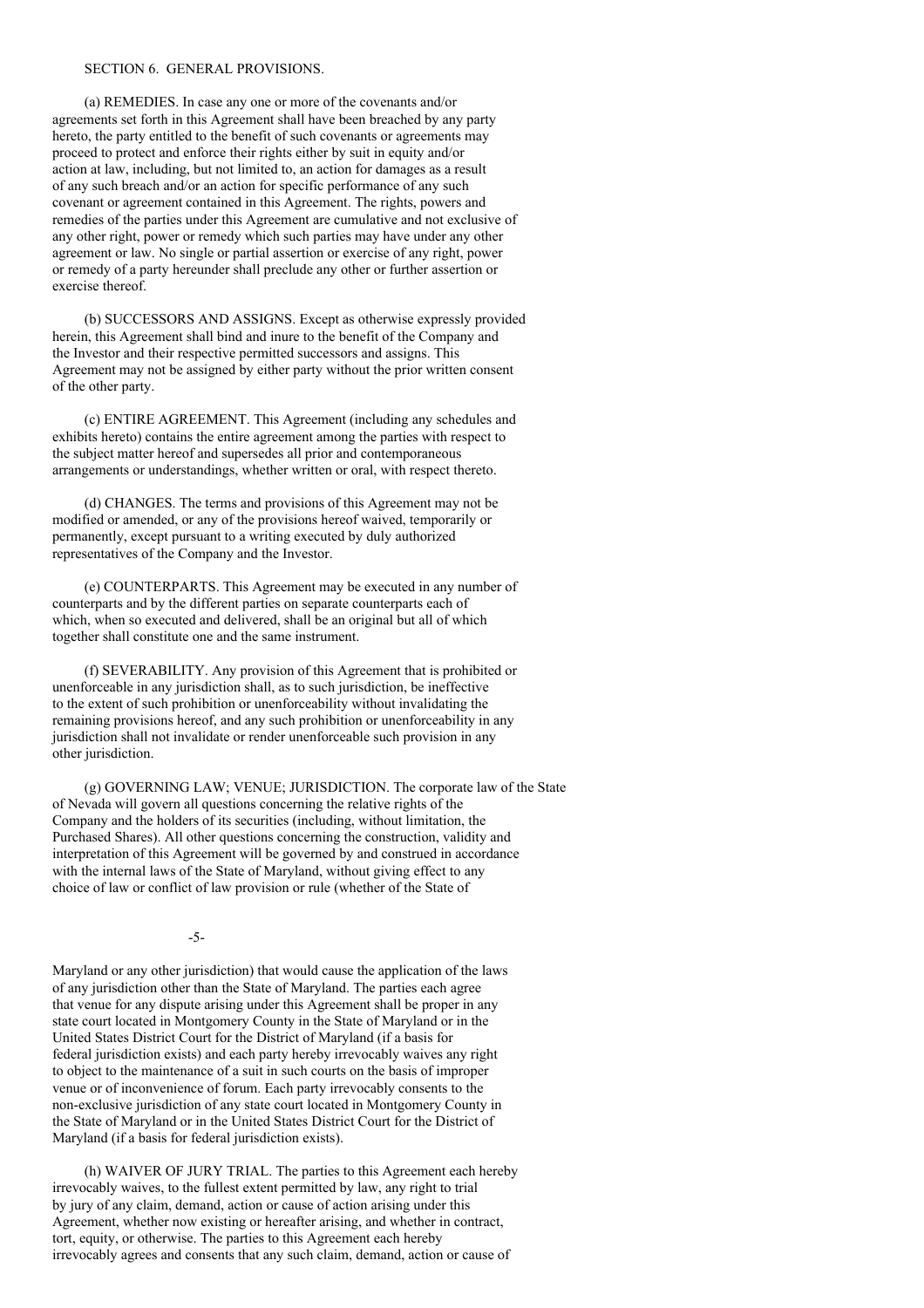action shall be decided by court trial without a jury and that the parties to this Agreement may file an original counterpart of a copy of this Agreement with any court as written evidence of the consent of the parties hereto to the waiver of their right to trial by jury.

(i) NOTICES. Any and all notices or other communications or deliveries required or permitted to be provided hereunder shall be in writing and shall be deemed given and effective on the earliest of (i) the date of transmission, if such notice or communication is delivered via facsimile at the facsimile number set forth on the signature pages attached hereto prior to 5:00 p.m. (Pacific local time) on a business day, (ii) the next business day after the date of transmission, if such notice or communication is delivered via facsimile at the facsimile number set forth on the signature pages attached hereto on a day that is not a business day or later than 5:00 p.m. (Pacific local time) on any business day, (iii) the second business day following the date of mailing, if sent by U.S. nationally recognized overnight courier service, or (iv) upon actual receipt by the party to whom such notice is required to be given. The address for such notices and communications shall be as set forth on the signature pages attached hereto.

\* \* \* \* \*

IN WITNESS WHEREOF, the parties hereto have executed this Agreement as of the date first above written.

THE COMPANY:

### AETHLON MEDICAL, INC.

By: s/ James A. Joyce Name: James A. Joyce Title: Chairman, President and CEO

ADDRESS:

AETHLON MEDICAL, INC. 7825 FAY AVENUE, SUITE 200, LA JOLLA, CALIFORNIA USA

THE INVESTOR:

[See Attached Signature Page]

-6-

#### SIGNATURE PAGE TO SUBSCRIPTION AGREEMENT

By execution of this Signature Page, the Investor agrees to be bound by the provisions of this Agreement and authorizes the Company to append this Signature Page to a counterpart of the Agreement as evidence thereof. Pursuant to SECTION 3(E) of the Agreement, the undersigned represents and warrants that the Investor is an "accredited investor" (as such term is defined in Regulation D under the Securities Act) by reason of the qualifications described opposite the checked box(es) set forth below.

[SIGNATURE BLOCK]

LION SHARE GROUP, INC.

By: s/ Hubert L. Pinder Printed Name: Hubert L. Pinder Title:President

Address: 20 Madeira Street P.O. Box N 1315 Nassau, BAHAMAS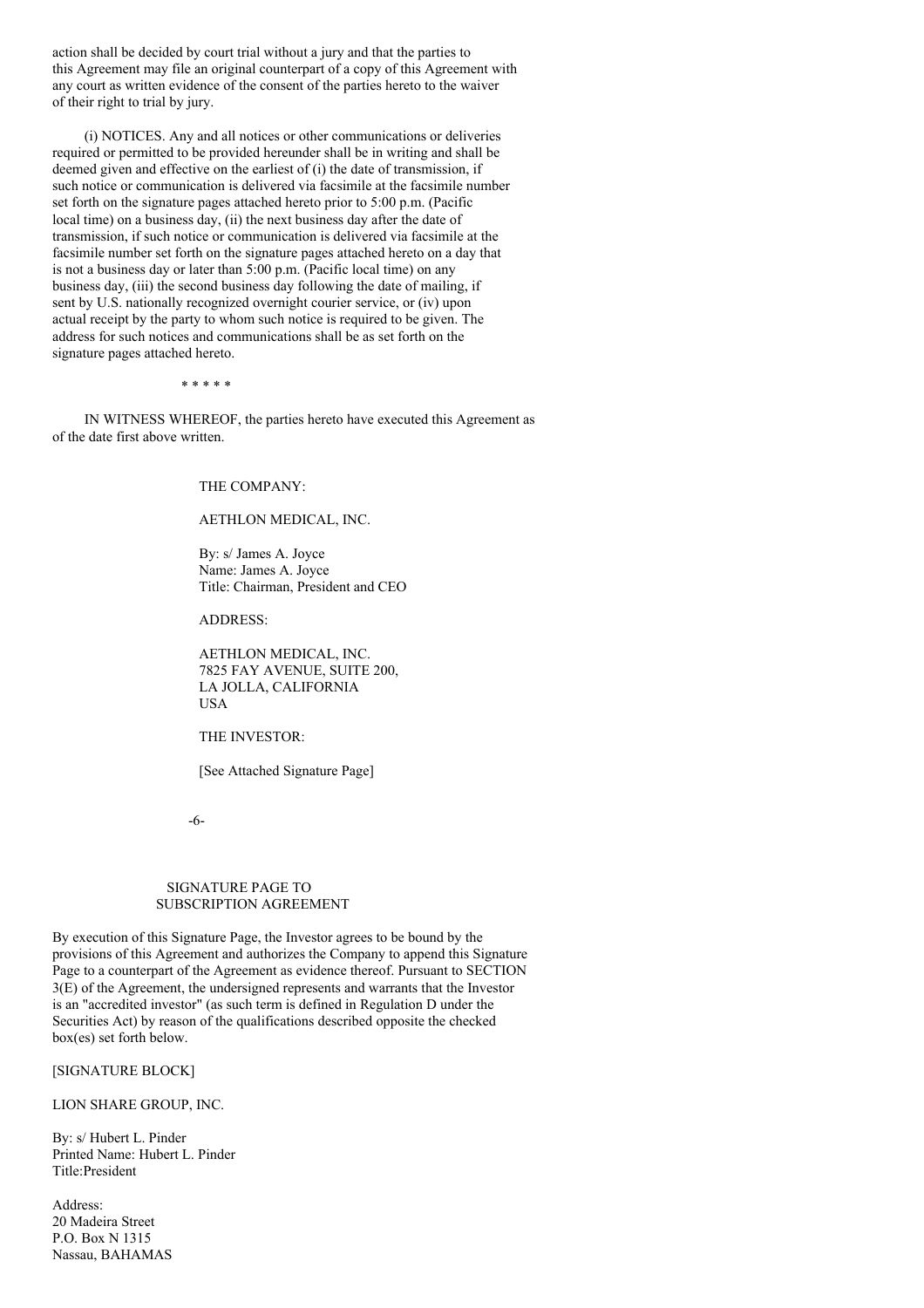### Telephone No: 242-324-3164 Or 242-457-3270 Fax No. 242-324-4042

#### THE INVESTOR IS AN "ACCREDITED INVESTOR" BY VIRTUE OF THE INVESTOR BEING:

\_\_\_\_\_ (1) a natural person (not an entity) whose individual net worth, or joint net worth with his or her spouse, exceeds one million dollars (\$1,000,000);

\_\_\_\_\_ (2) a natural person (not an entity) who had individual income in excess of two hundred thousand dollars (\$200,000) in each of 2001 and 2002 and has a reasonable expectation of having individual income in excess of two hundred thousand dollars (\$200,000) in 2003;

\_\_\_\_\_ (3) a natural person (not an entity) who had joint income with his or her spouse in excess of three hundred thousand dollars (\$300,000) in each of 2001 and 2002 and has a reasonable expectation of having a joint income with his or her spouse in excess of three hundred thousand dollars (\$300,000) in 2003;

X (4) a trust, with total assets in excess of five million dollars (\$5,000,000), not formed for the specific purpose of acquiring the Purchased Shares, which is directed by a person who has such knowledge and experience in financial and business matters that he or she is capable of evaluating the merits and risks of an investment in Company;

(5) a corporation, Massachusetts or similar business trust, or a partnership, each with total assets in excess of five million dollars (\$5,000,000), which was not formed for the specific purpose of acquiring the Purchased Shares; or

-7-

<TABLE>

#### EXHIBIT A: ----------

#### Schedule of Installment Closings

|                                                                                     |                                                                                                     | PER SHARE AGGREGATE<br>PURCHASE PRICE PURCHASE PRICE<br>OF SHARES OF SHARES |              |                                            |                                              |
|-------------------------------------------------------------------------------------|-----------------------------------------------------------------------------------------------------|-----------------------------------------------------------------------------|--------------|--------------------------------------------|----------------------------------------------|
| INSTALLMENT                                                                         | CLOSING INSTALLMENT INSTALLMENT CLOSING CLOSING<br>NUMBER CLOSING CLOSING (US DOLLARS) (US DOLLARS) |                                                                             |              | NUMBER OF SHARES PURCHASED AT PURCHASED AT | DATE OF PURCHASED AT INSTALLMENT INSTALLMENT |
| < S ><br><<><br>Installment Closing #1 February 28, 2004 2,000,000 \$0.25 \$500,000 | $\langle C \rangle$                                                                                 | $\langle$ $\rangle$                                                         | $\langle$ C> |                                            |                                              |
| Installment Closing #2 March 25, 2004 1,000,000 \$0.25 \$250,000                    |                                                                                                     |                                                                             |              |                                            |                                              |
| Installment Closing #3 June 21,2004 2,000,000 \$0.50 \$1,000,000                    |                                                                                                     |                                                                             |              |                                            |                                              |
| TOTALS:                                                                             |                                                                                                     | $5,000,000$ --- \$1,750,000                                                 |              |                                            |                                              |

X (6) any entity in which all of the equity owners meet at least one of the criteria set forth in categories (1) through (5), above.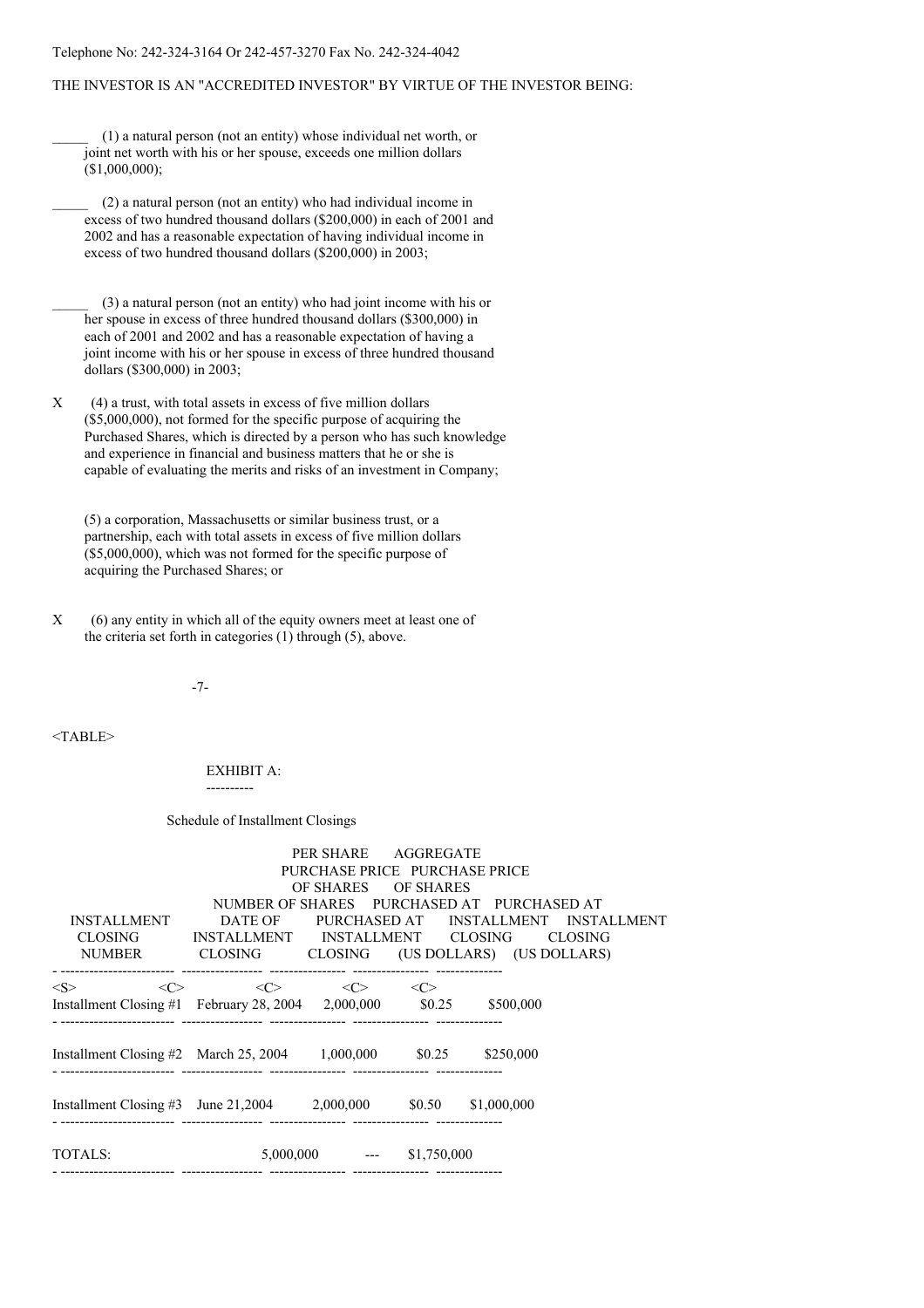$\leq$ /TABLE>

- 8 -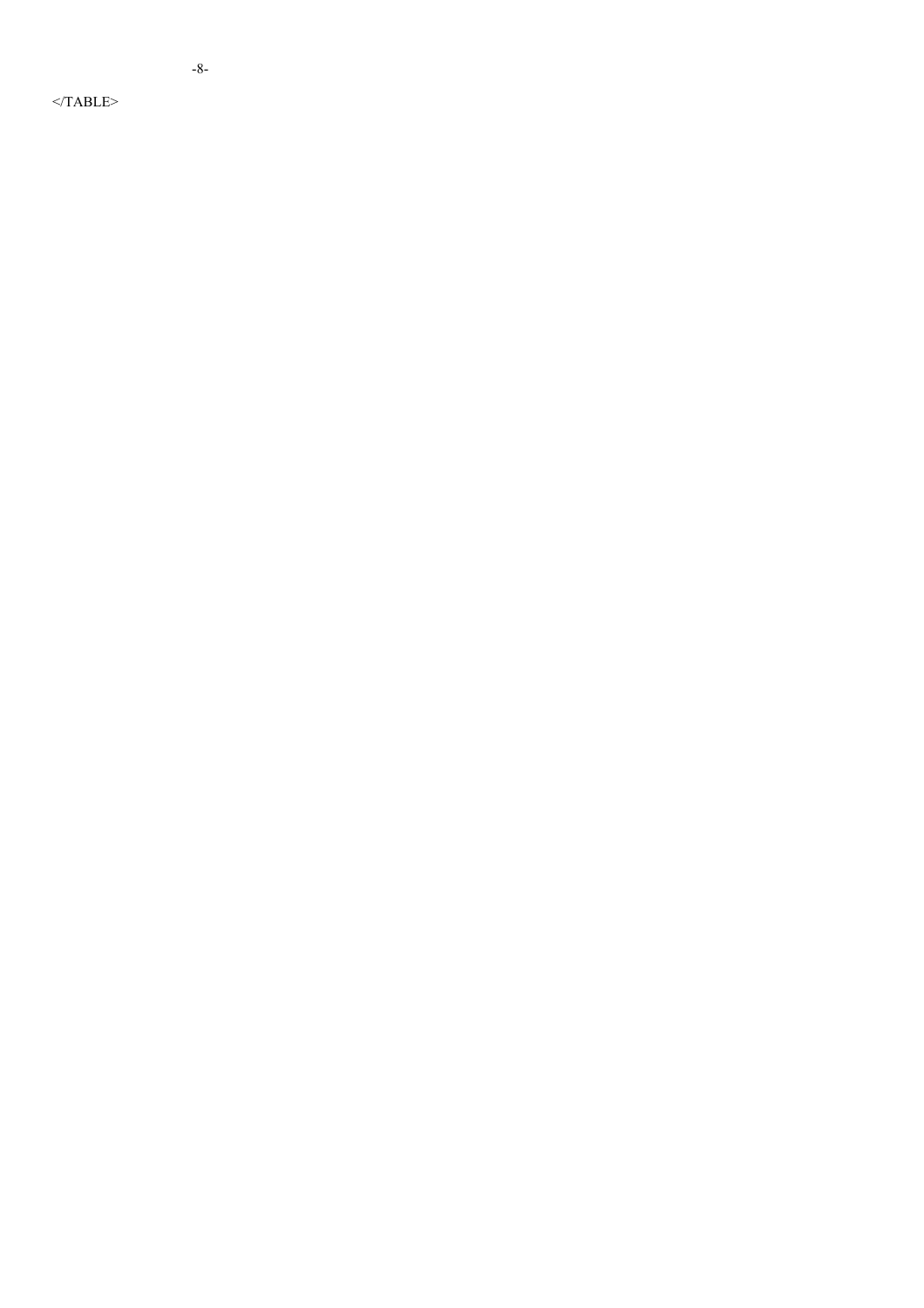Exhibit 31.1

### **CERTIFICATIONS**

Certification of CEO pursuant to Securities Exchange Act rules 13a-15 and 15d-15(c) as adopted pursuant to section 302 of the Sarbanes-Oxley act of 2002.

I, James A. Joyce, certify that:

1. I have reviewed this report on Form 10-QSB of Aethlon Medical, Inc. (the "Registrant");

2. Based on my knowledge, this quarterly report does not contain any untrue statement of a material fact or omit to state a material fact necessary to make the statements made, in light of the circumstances under which such statements were made, not misleading with respect to the period covered by this quarterly report;

3. Based on my knowledge, the financial statements, and other financial information included in this quarterly report, fairly present in all material respects the financial condition, results of operations and cash flows of the small business issuer as of, and for, the periods presented in this quarterly report.

4. The small business issuer's other certifying officers and I are responsible for establishing and maintaining disclosure controls and procedures (as defined in Exchange Act Rules  $13a-15(e)$  and  $15d-15(e)$ ) for the registrant and have:

a) designed such disclosure controls and procedures or cause such disclosure controls and procedures to be designed under our supervision, to ensure that material information relating to the small business issuer, including its consolidated subsidiaries, is made known to us by others within those entities, particularly during the period in which this quarterly report is being prepared;

b) evaluated the effectiveness of the small business issuer's disclosure controls and procedures and presented in this quarterly report our conclusions about the effectiveness of the disclosure controls and procedures as of the end of the period covered by this report based on such evaluation; and

c) Disclosed in this report any change in the small business issuer's internal control over financial reporting that occurred during the small business issuer's most recent fiscal quarter that has materially affect, or is reasonably likely to materially affect, the small business issuer's internal control over financial reporting; and

5. The small business issuer's other certifying officers and I have disclosed, based on our most recent evaluation over financial reporting, to the small business issuer's auditors and the audit committee of the small business issuer's board of directors (or persons performing the equivalent functions):

a) all significant deficiencies and material weakness in the design or operation of internal controls over financial reporting which are reasonably likely to adversely affect the small business issuer's ability to record, process, summarize and report financial information ; and

b) any fraud, whether or not material, that involves management or other employees who have a significant role in the small business issuer's internal controls over financial reportings; and

Date: February 17, 2004

/S/ JAMES A. JOYCE

-------------------- JAMES A. JOYCE CHIEF EXECUTIVE OFFICER (PRINCIPAL EXECUTIVE OFFICER)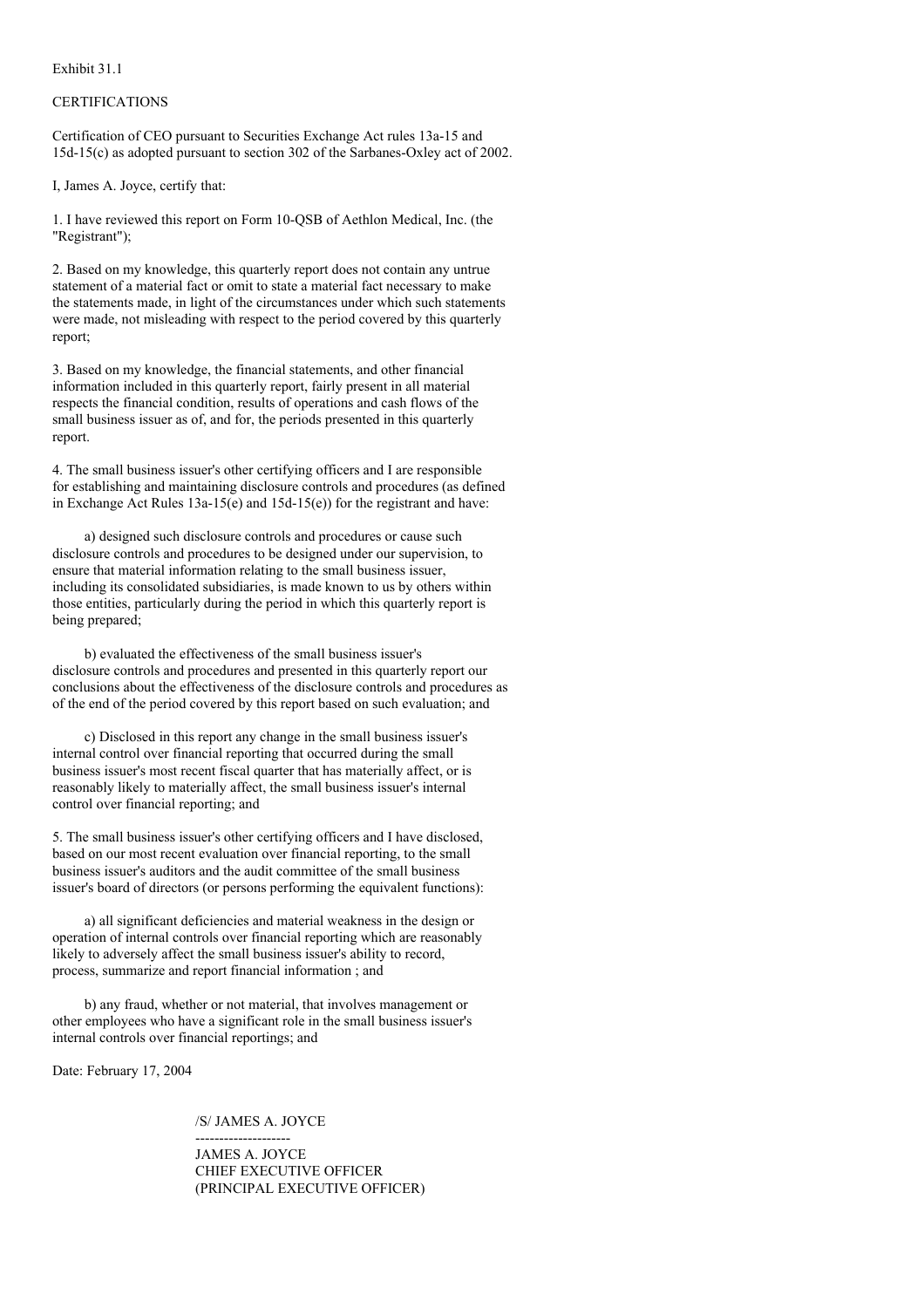Exhibit 31.2

Certification of CFO pursuant to Securities Exchange Act rules 13a-15 and 15d-15(c) as adopted pursuant to section 302 of the Sarbanes-Oxley act of 2002.

I, Edward C. Hall, certify that:

1. I have reviewed this report on Form 10-QSB of Aethlon Medical, Inc. (the "Registrant");

2. Based on my knowledge, this quarterly report does not contain any untrue statement of a material fact or omit to state a material fact necessary to make the statements made, in light of the circumstances under which such statements were made, not misleading with respect to the period covered by this quarterly report;

3. Based on my knowledge, the financial statements, and other financial information included in this quarterly report, fairly present in all material respects the financial condition, results of operations and cash flows of the small business issuer as of, and for, the periods presented in this quarterly report.

4. The small business issuer's other certifying officers and I are responsible for establishing and maintaining disclosure controls and procedures (as defined in Exchange Act Rules 13a-15(e) and 15d-15(e)) for the registrant and have:

a) designed such disclosure controls and procedures or cause such disclosure controls and procedures to be designed under our supervision, to ensure that material information relating to the small business issuer, including its consolidated subsidiaries, is made known to us by others within those entities, particularly during the period in which this quarterly report is being prepared;

b) evaluated the effectiveness of the small business issuer's disclosure controls and procedures and presented in this quarterly report our conclusions about the effectiveness of the disclosure controls and procedures as of the end of the period covered by this report based on such evaluation; and

c) Disclosed in this report any change in the small business issuer's internal control over financial reporting that occurred during the small business issuer's most recent fiscal quarter that has materially affect, or is reasonably likely to materially affect, the small business issuer's internal control over financial reporting; and

5. The small business issuer's other certifying officers and I have disclosed, based on our most recent evaluation over financial reporting, to the small business issuer's auditors and the audit committee of the small business issuer's board of directors (or persons performing the equivalent functions):

a) all significant deficiencies and material weakness in the design or operation of internal controls over financial reporting which are reasonably likely to adversely affect the small business issuer's ability to record, process, summarize and report financial information ; and

b) any fraud, whether or not material, that involves management or other employees who have a significant role in the small business issuer's internal controls over financial reportings; and

Date: February 17, 2004

/S/ EDWARD C. HALL

------------------- EDWARD C. HALL CHIEF FINANCIAL OFFICER (PRINCIPAL ACCOUNTING OFFICER)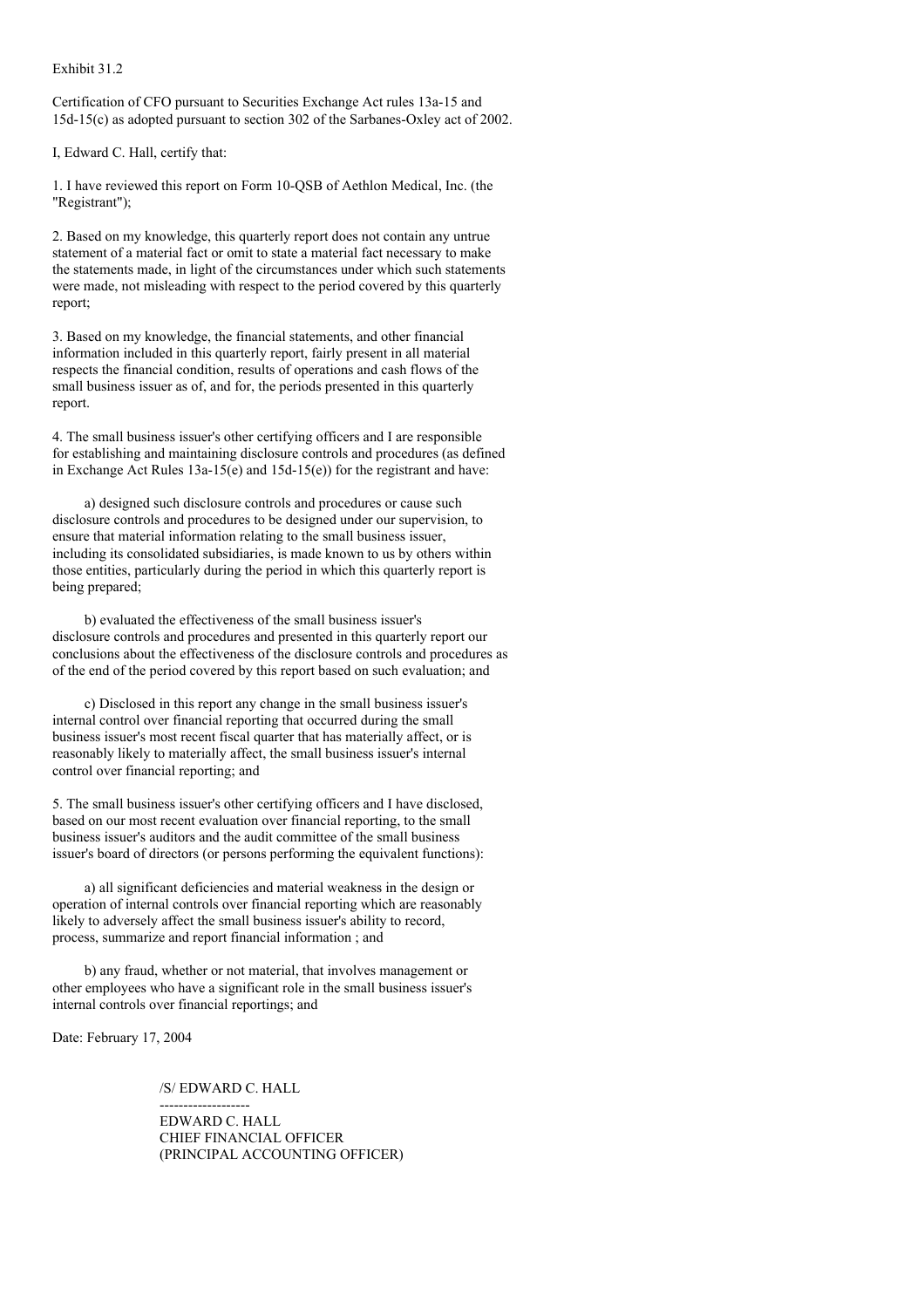### EXHIBIT 32.1

### CERTIFICATION PURSUANT TO 18 U.S.C. SECTION 1350, AS ADOPTED PURSUANT TO SECTION 906 OF THE SARBANES-OXLEY ACT OF 2002

In connection with the Aethlon Medical, Inc. Quarterly Report on Form 10-QSB for the quarter and nine months ended December 31, 2003 as filed with the Securities and Exchange Commission on the date hereof (the "Report"), I, James A. Joyce, Chairman and Chief Executive Officer of the Company, certify, pursuant to 18 U.S.C. Section 1350, as adopted pursuant to Section 906 of the Sarbanes-Oxley Act of 2002, that, to the best of my knowledge:

(1) Fully complies with the requirements of Section 13(a) or 15(d) of the Securities Exchange Act of 1934, as amended, and

(2) The information contained in such Quarterly Report on Form 10-QSB fairly presents in all material respects the financial condition and results of operations of the Company.

A signed original of this written statement required by Section 906, another document authenticating, acknowledging or otherwise adopting the signature that appears in typed form within the electronic version of this written statement required by Section 906, has been provided to Aethlon Medical, Inc. and will be retained by Aethlon Medical, Inc. and furnished to the Securities and Exchange Commission or its staff upon request.

/S/ JAMES A. JOYCE

-------------------- JAMES A. JOYCE CHIEF EXECUTIVE OFFICER (PRINCIPAL EXECUTIVE OFFICER)

February 17, 2004